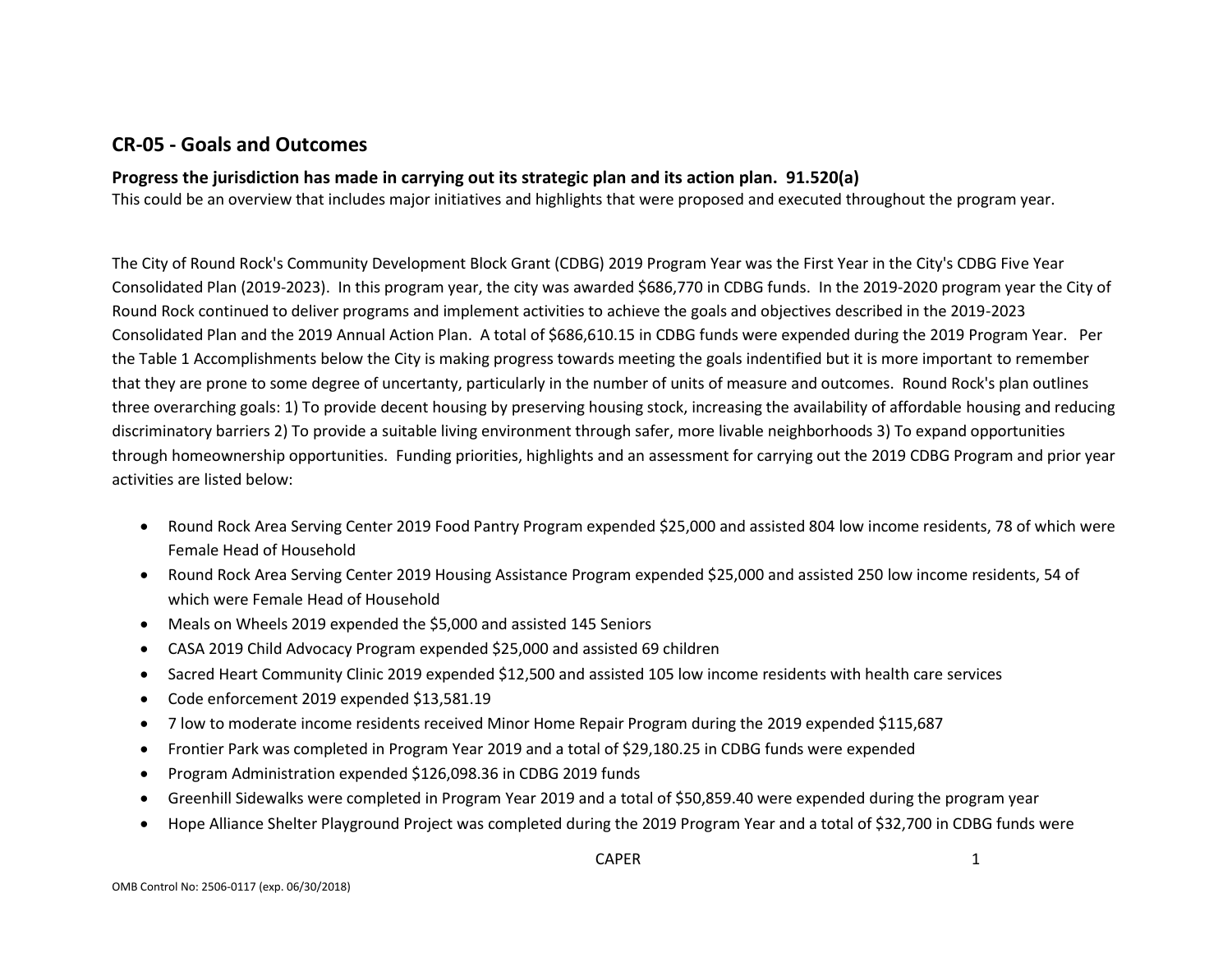expended

• Chisholm Valley Sidewalks were started in Program Year 2019 and will continue into Program Year 2020. A total of \$208,003.95 in CDBG funds were expended in 2019

Some of the activities surpassed their proposed goals such as Meals on Wheels and Sacred Heart Community Clinic.

One public service activity did not come to fruition. Council on At-Risk Youth did not expend any of the CDBG funds awarded to them. Funding for this activity will be re-allocated to an infrastructure activity in early Spring 2021. A substantial amendment will be conducted that will include the funding for Council for At-Risk Youth and other prior year funds from projects that had balances. The proposed infrastructure activity is yet to be determined. CDBG staff is working with city departments to find an eligible activity that also meets the high priority needs as identified in the five year consolidated plan.

Minor Home Repair Program had proposed assisting 8 homeowners with minor home repair in the 2019 program year but due to COVID this project had some delays. The program will continue into the 2020 Program Year.

The 2019 Frontier Park Improvements Project had some delays during the 2019 program year. This project will be started in late 2020 during program year 2020 and is estimated to be completed in late Spring 2021.

### **Comparison of the proposed versus actual outcomes for each outcome measure submitted with the consolidated plan and explain, if applicable, why progress was not made toward meeting goals and objectives. 91.520(g)**

Categories, priority levels, funding sources and amounts, outcomes/objectives, goal outcome indicators, units of measure, targets, actual outcomes/outputs, and percentage completed for each of the grantee's program year goals.

| Goal                | Category    | Source /          | <b>Indicator</b>       | Unit of        | Expected         | Actual-          | Percent         | Expected | Actual- | Percent  |
|---------------------|-------------|-------------------|------------------------|----------------|------------------|------------------|-----------------|----------|---------|----------|
|                     |             | Amount            |                        | <b>Measure</b> | -                | <b>Strategic</b> | <b>Complete</b> |          | Program | Complete |
|                     |             |                   |                        |                | <b>Strategic</b> | Plan             |                 | Program  | Year    |          |
|                     |             |                   |                        |                | Plan             |                  |                 | Year     |         |          |
| Code<br>Enforcement | Non-Housing | CDBG:<br>\$27,999 | Housing Code           | Household      | 200              | 146              |                 | 200      | 146     |          |
|                     | Community   |                   | Enforcement/Foreclosed | Housing        |                  |                  |                 |          |         |          |
|                     | Development |                   | <b>Property Care</b>   | Unit           |                  |                  | 73.00%          |          |         | 73.00%   |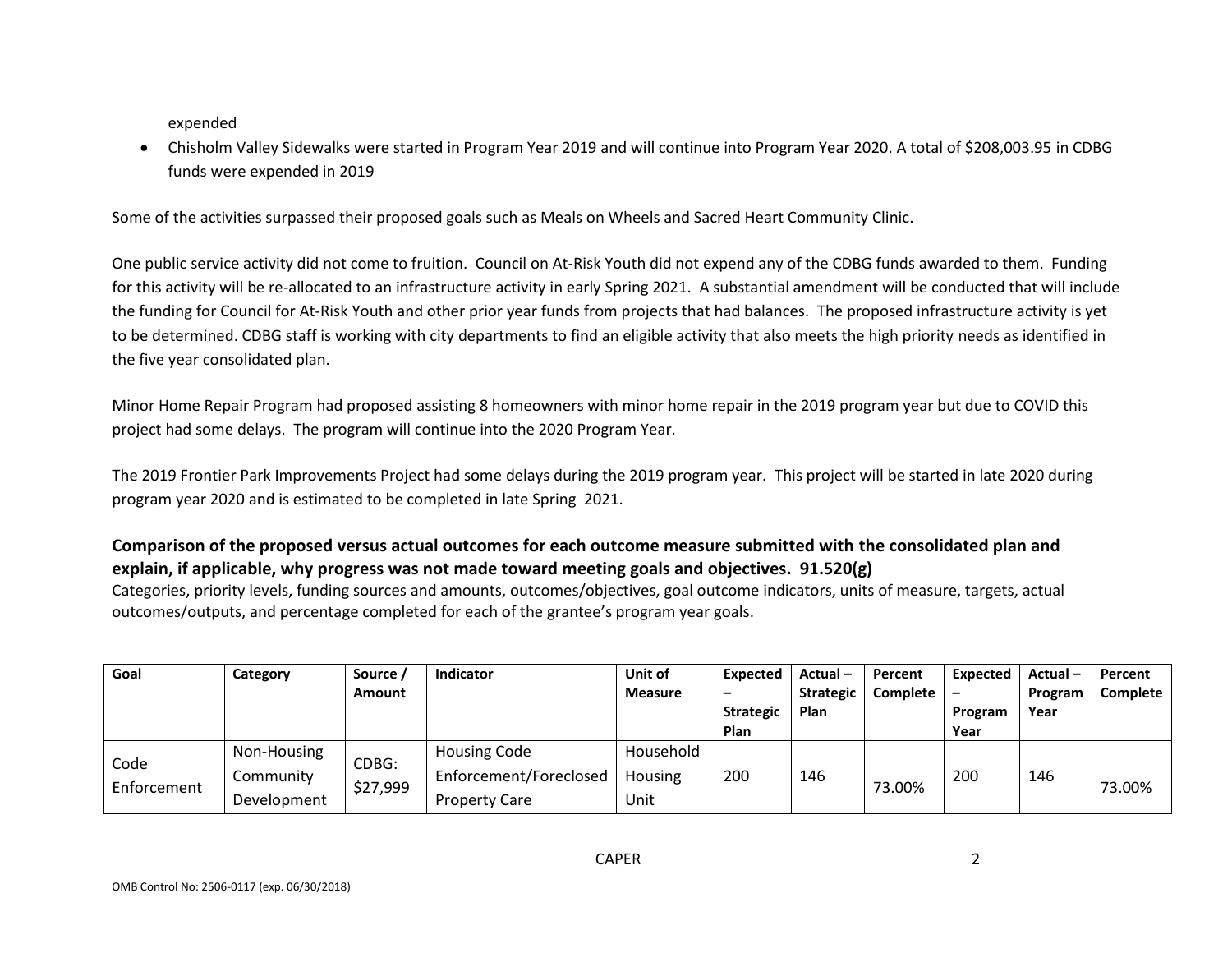| Increase<br>Access to<br>Affordable<br>Housing                             | Affordable<br>Housing                                             | CDBG:<br>\$172,001 | <b>Homeowner Housing</b><br>Rehabilitated                                                                      | Household<br>Housing<br>Unit | 40           | $\overline{7}$   | 17.50%  | 8   | $\overline{7}$ | 87.50%  |
|----------------------------------------------------------------------------|-------------------------------------------------------------------|--------------------|----------------------------------------------------------------------------------------------------------------|------------------------------|--------------|------------------|---------|-----|----------------|---------|
| Neighborhood<br>Improvements                                               | Non-Housing<br>Community<br>Development                           | CDBG:<br>\$25,000  | Public Facility or<br>Infrastructure Activities<br>other than<br>Low/Moderate Income<br><b>Housing Benefit</b> | Persons<br>Assisted          | 500          | 0                | 0.00%   | 100 | 100            | 100%    |
| Neighborhood<br>Improvements                                               | Non-Housing<br>Community<br>Development                           | CDBG:<br>\$10,500  | Public service activities<br>other than<br>Low/Moderate Income<br><b>Housing Benefit</b>                       | Persons<br>Assisted          | 500          | 0                | 0.00%   | 100 | 0              | 0%      |
| Program<br>Administration                                                  | Administration                                                    | CDBG:<br>\$137,354 | Other                                                                                                          | Other                        | $\mathbf{1}$ | $\mathbf{1}$     | 100.00% | 1   | $\mathbf 1$    | 100.00% |
| <b>Public Facility</b><br>and<br>Infrastructure<br>Improvements            | Non-Housing<br>Community<br>Development                           | CDBG:<br>\$246,416 | Public Facility or<br>Infrastructure Activities<br>other than<br>Low/Moderate Income<br><b>Housing Benefit</b> | Persons<br>Assisted          | 1750         | $\boldsymbol{0}$ | 0.00%   | 700 | $\mathbf 0$    | 0.00%   |
| <b>Public Service</b><br>for Special<br><b>Needs</b><br>Populations        | Non-Housing<br>Community<br>Development<br>Public services        | CDBG:<br>\$5000    | Public service activities<br>other than<br>Low/Moderate Income<br><b>Housing Benefit</b>                       | Persons<br>Assisted          | 1075         | 145              | 13.49%  | 215 | 145            | 67.44%  |
| <b>Public Services</b><br>for Low- and<br>Moderate-<br><b>Income Popul</b> | Non-Housing<br>Community<br>Development<br><b>Public services</b> | CDBG:<br>\$12,500  | Public service activities<br>other than<br>Low/Moderate Income<br><b>Housing Benefit</b>                       | Persons<br>Assisted          | 1000         | 100              | 10.00%  | 200 | 200            | 100.00% |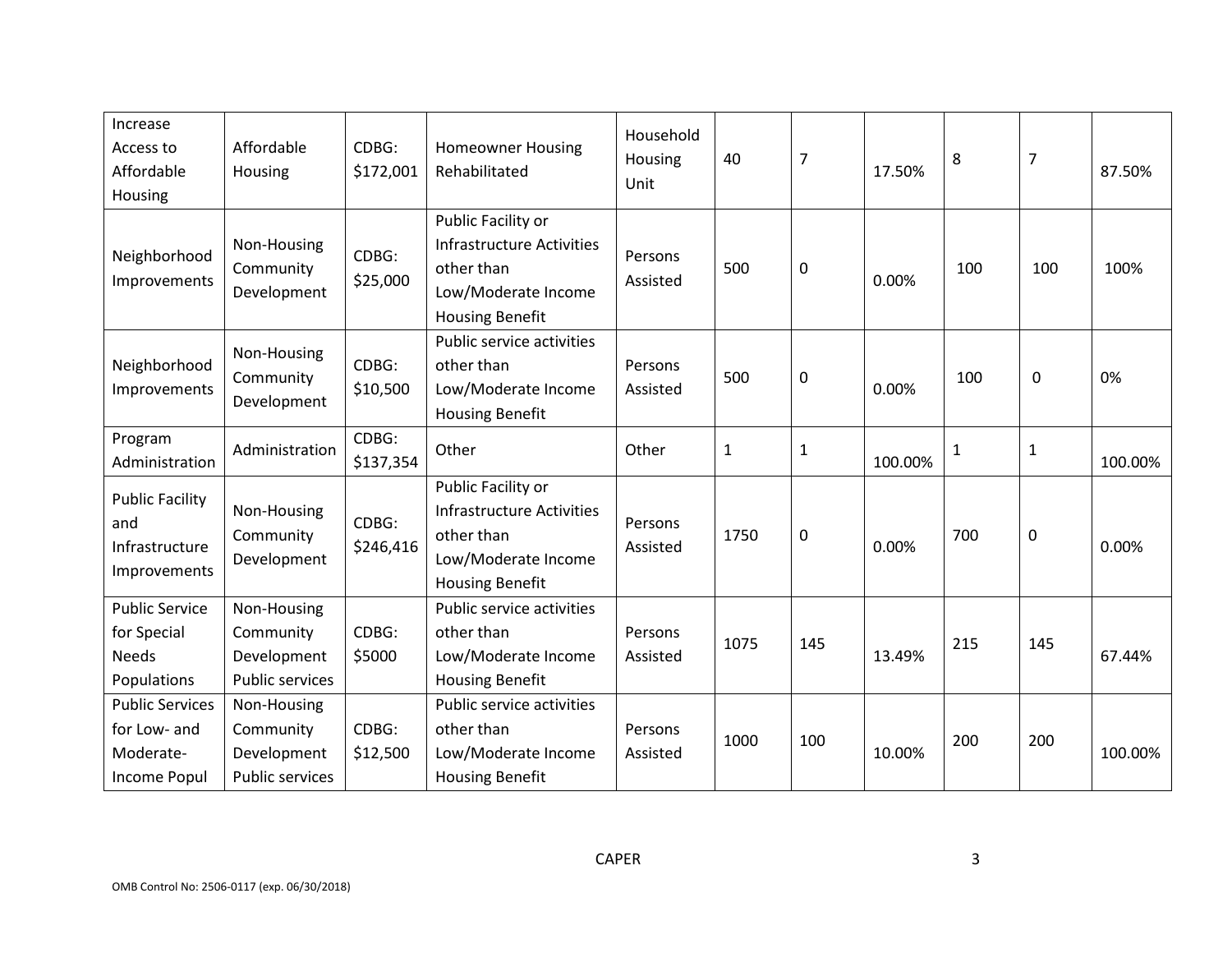| Public Services  <br>for Low- and<br>Moderate- | Non-Housing<br>Communitv<br>Development | CDBG:<br>\$50,000 | Public service activities<br>for Low/Moderate<br>Income Housing Benefit | Households<br>Assisted | 2000 | 100 | 5.00% | 400 | 400 | 100.00% |
|------------------------------------------------|-----------------------------------------|-------------------|-------------------------------------------------------------------------|------------------------|------|-----|-------|-----|-----|---------|
| Income Popul                                   | Public services                         |                   |                                                                         |                        |      |     |       |     |     |         |

**Table 1 - Accomplishments – Program Year & Strategic Plan to Date**

**Assess how the jurisdiction's use of funds, particularly CDBG, addresses the priorities and specific objectives identified in the plan, giving special attention to the highest priority activities identified.**

All of the funds expended during the program year directly addressed the priorities and objectives identified in the City of Round Rock Five Year Consolidated Plan (2019-2023) and the 2019 Annual Action Plan. Funding decisions were based on the following process:

Citizen Participation: During the development of the CDBG 2019 plan, the City held two public hearings to solicit input from residents and social service providers in Round Rock. The public hearings were advertised in the local newspaper in English and Spanish as well as posted on the city hall bulletin and the City website. The public hearings were held at the Round Rock City Hall Council Chambers which is acsessible to persons with disabilities. The City is committed to compliance with the Americans with Disabilities Act and Section 504 of the Rehabilitation Act of 1973, as amended. Reasonable modifications and equal access to communications will be provided upon request for the public hearings. City staff was present at all public hearings and was available to translate for persons with Limited English Proficiency.

Funding caps: The City obligated and expended the full 20% for program adminstration and the full 15% for public services.

In addition to funding caps and meeting a High Priority Need, the City considered other federal requirements in order to fund an activity. Activities had to meet a National Objective: 1) Benefit low to moderate income persons; 2) Prevent slum or blight or 3) Meet an urgent Need.

Utilizing these needs and objectives, a CDBG application process was undertaken to identify non-profit groups and city departments that could address objectives. Successful applicants were awarded CDBG grant funding to undertake programs and projects that addressed the needs, priorities and specific needs identified in the plan. A detailed breakdown of the CDBG funds awarded and accomplishments reported for each activity funded is available in the PR03 Activity Summary Report available as Attachment 3 to this document.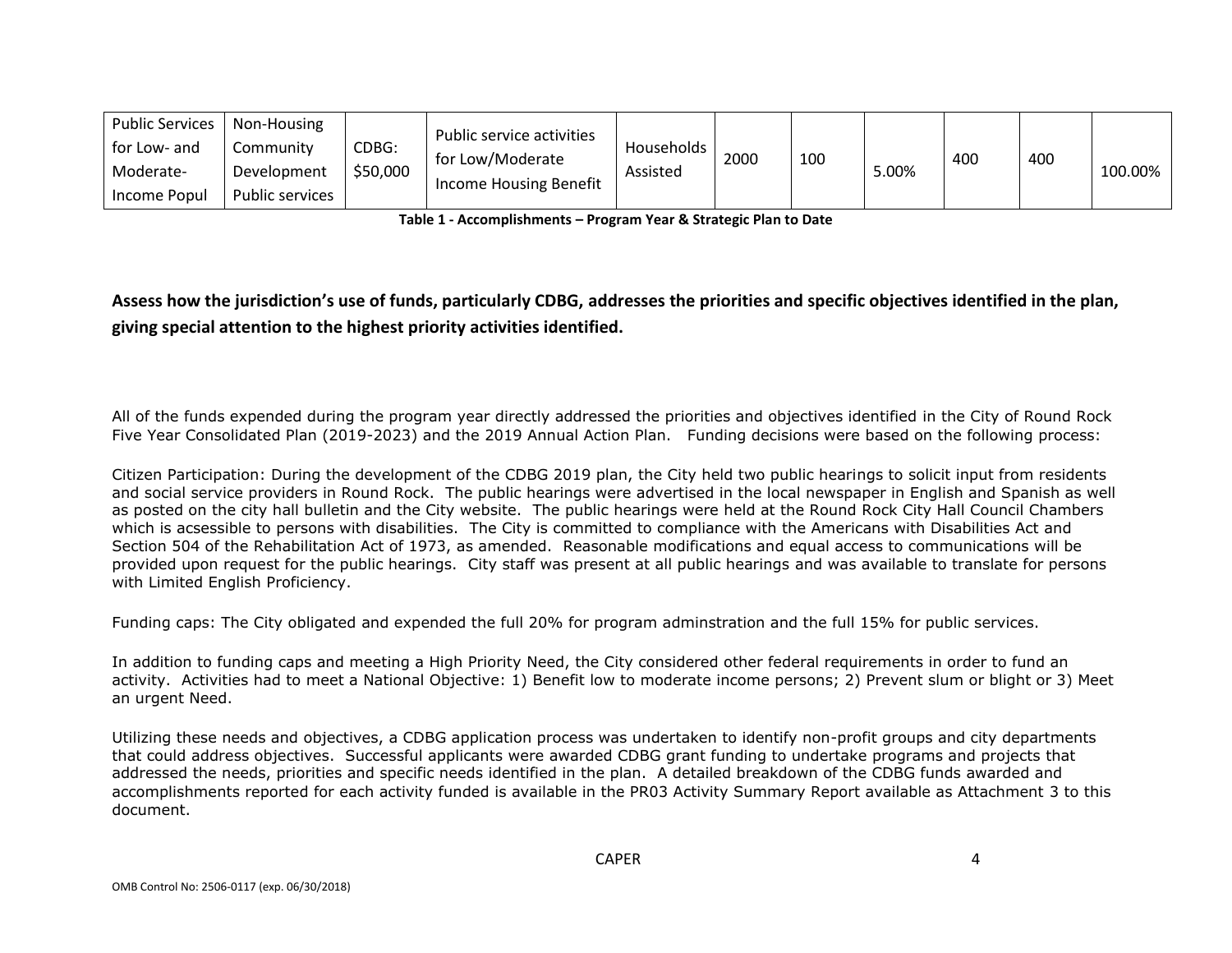A public hearing was held to give residents an opportunity to comment on the CAPER. The public hearing was held before city council on December 17, 2020. The public comment period was December 1, 2020-December 18, 2020. The public hearing notice was published in English and Spanish in the Round Rock Leader, posted at city hall and at other locations around the city as well as the city website.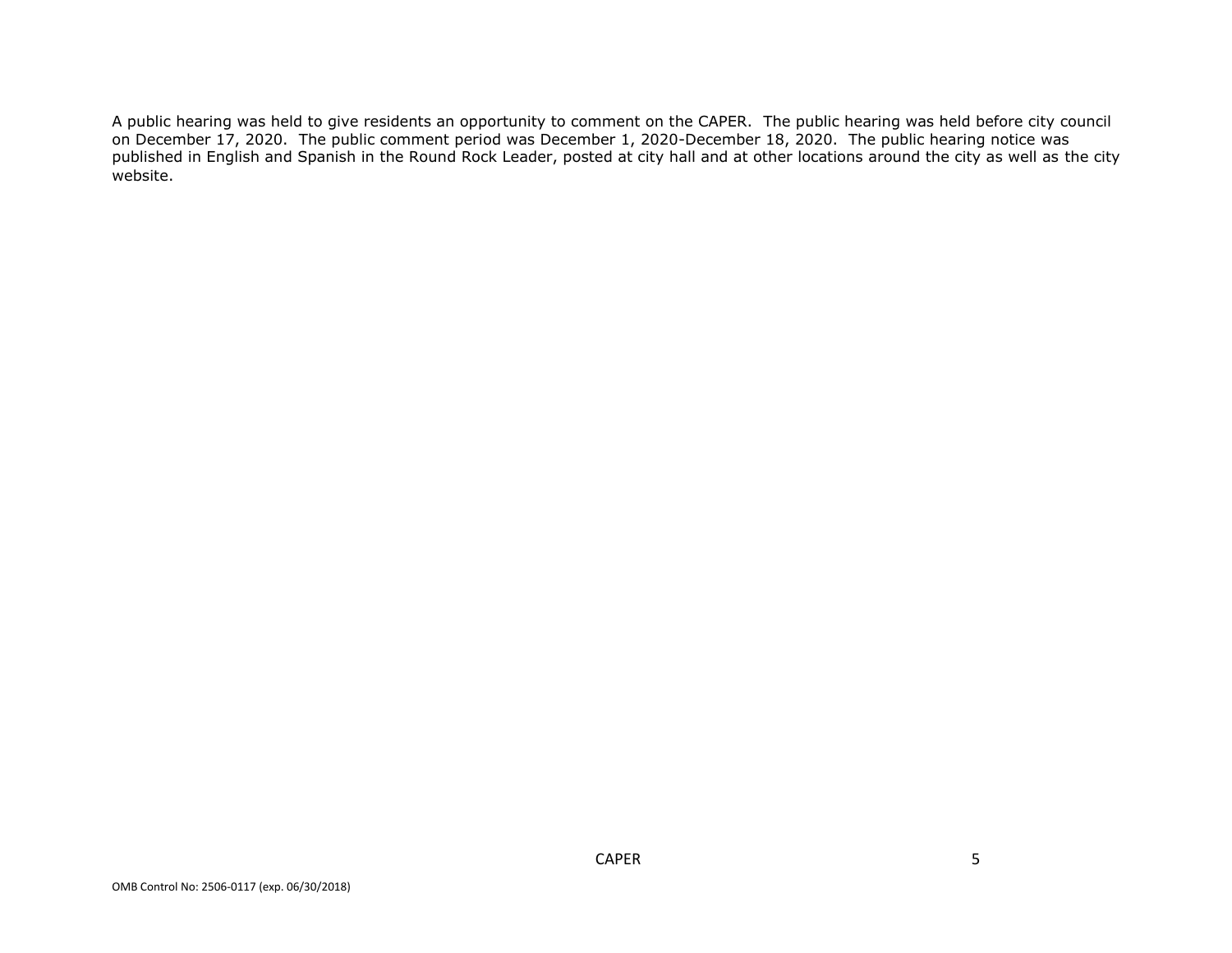# **CR-10 - Racial and Ethnic composition of families assisted**

**Describe the families assisted (including the racial and ethnic status of families assisted). 91.520(a)** 

|                                           | <b>CDBG</b> |
|-------------------------------------------|-------------|
| White                                     | 983         |
| <b>Black or African American</b>          | 292         |
| Asian                                     | 24          |
| American Indian or American Native        | 9           |
| Native Hawaiian or Other Pacific Islander | 3           |
| <b>Total</b>                              | 1,311       |
| Hispanic                                  | 300         |
| Not Hispanic                              | 1,011       |

**Table 2 – Table of assistance to racial and ethnic populations by source of funds**

### **Narrative**

The table above does not include all the race categories that are available to select in IDIS when reporting per activity that assists low income clientele therefore the total of 1311 is not accurate. The total number that of beneficiaries assisted is 1373 and the breakdown is as follows:

White: 983

Black: 292

Asian: 24

American Indian: 10

Other: 55

Asian and White: 4

Black and White: 2

Native Hawaiian: 3

Of the 1373 households, a total of 132 assisted were Female head of household and 300 reported as Hispanic.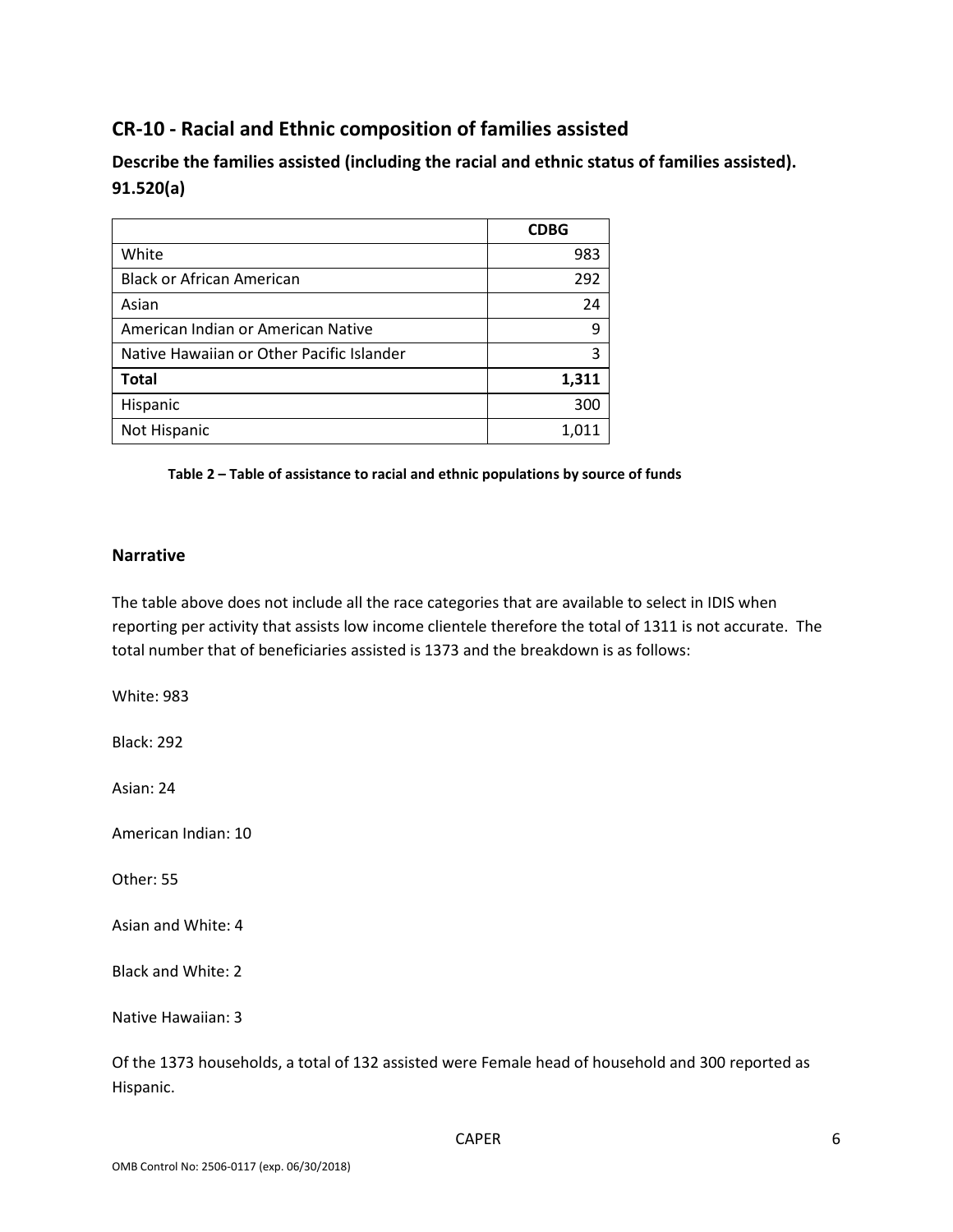# **CR-15 - Resources and Investments 91.520(a)**

| <b>Source of Funds</b> | <b>Source</b>    | <b>Resources Made</b><br>Available | <b>Amount Expended</b><br><b>During Program Year</b> |
|------------------------|------------------|------------------------------------|------------------------------------------------------|
| <b>CDBG</b>            | public - federal | 686,770                            | 668,610                                              |
| Other                  | public - federal | 397,375                            | 382,008                                              |

### **Identify the resources made available**

**Table 3 - Resources Made Available**

### **Narrative**

The City of Round Rock received \$686,700 in CDBG 2019 funds and also received an additional \$397,375 in CDBG-CV funds due to the Corona Virus. The table above shows the amount expended during the year for CDBG 2019 funds as well as how much of the CDBG-CV funds were expended during the 2019 program year.

### **Identify the geographic distribution and location of investments**

| <b>Target Area</b>      | <b>Planned Percentage of</b><br><b>Actual Percentage of</b><br><b>Allocation</b> |    | <b>Narrative Description</b> |  |
|-------------------------|----------------------------------------------------------------------------------|----|------------------------------|--|
|                         |                                                                                  |    | public service, hm rpr,      |  |
| Citywide                |                                                                                  | 44 | code                         |  |
| Qualified Census Tracts |                                                                                  | 36 | infrastructure (park)        |  |

**Table 4 – Identify the geographic distribution and location of investments**

### **Narrative**

The 2019 action plan proposed to fund 44% of the CDBG 2019 \$686,770 allocation to Citywide activities and those goals were met. The following describes the breakdown of the 44% or \$303,000 that was allocated to Citywide activities:

- 15%(\$103,000) for public services (mortgage/rent assistance, child advocacy, food pantry, health services and senior services)
- 27% (\$186,418.81) on minor home repair
- 2% (\$13,581.19) on code enforcement

Code enforcement was not originally in the 2019 Annual Action Plan. A substantial amendment was done during the program year to include the CDBG-CV funds in the amount of \$397,375 and in that amendment code enforcement was added as well. The minor home repair program was decreased and code enforcement was funded with regular CDBG 2019 funds.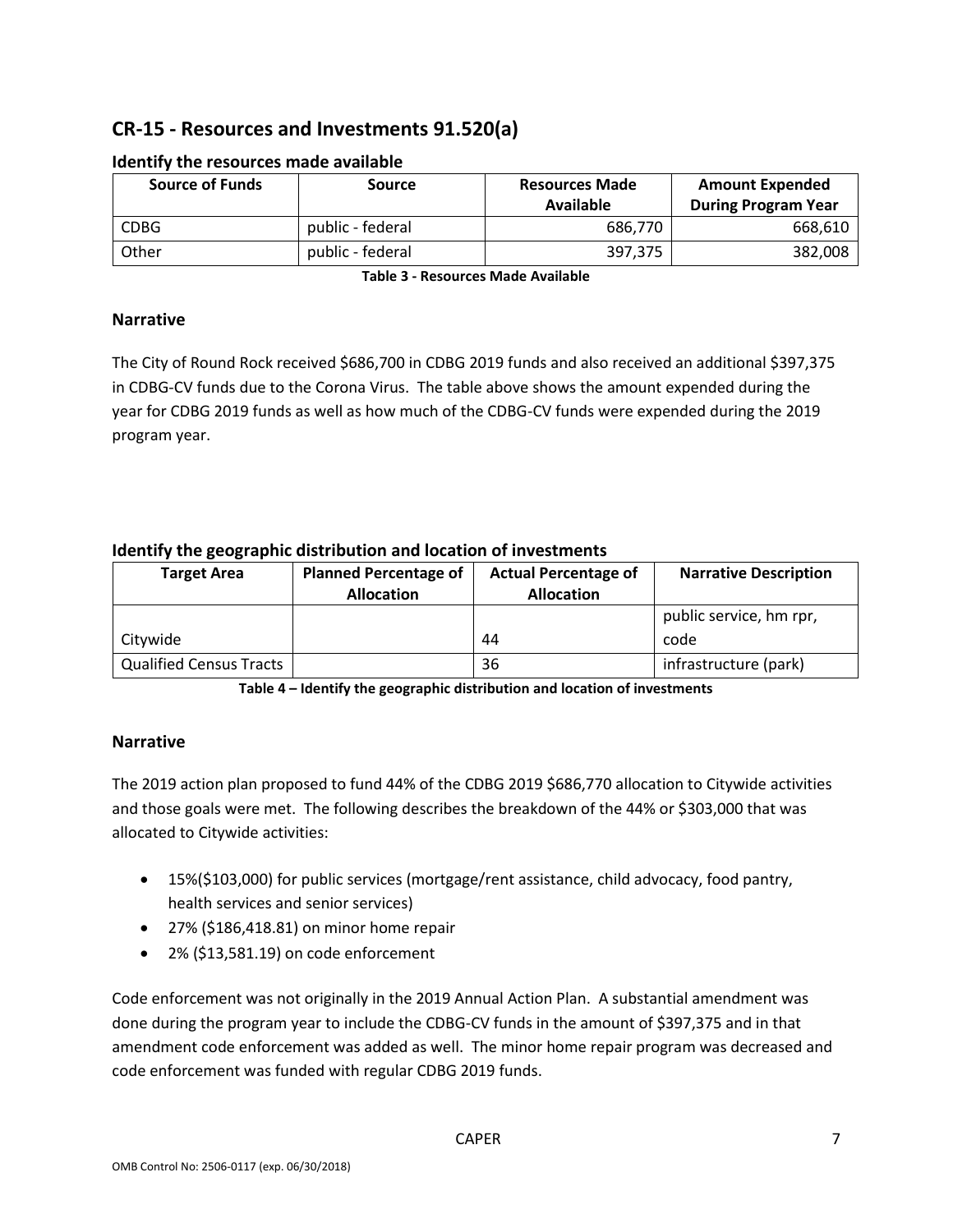The 2019 action plan proposed to fund 36% or \$246,416 in CDBG funds for Qualified Census Tract activities. All \$246,416 in CDBG 2019 funds were allocated for the Frontier Park Project. The remaining 20% was allocated to Program Administration. All projects funded were identified as "High Priority" needs in the City of Round Rock CDBG Five Year Consolidated Plan (2019-2023). All CDBG funds were obligated to projects that benefit low to moderate income residents and all projects met a national objective. During the 2019-2020 Program Year, the City of Round Rock did not fund any activities that did not meet a National Objective or that required anti-displacement or relocation.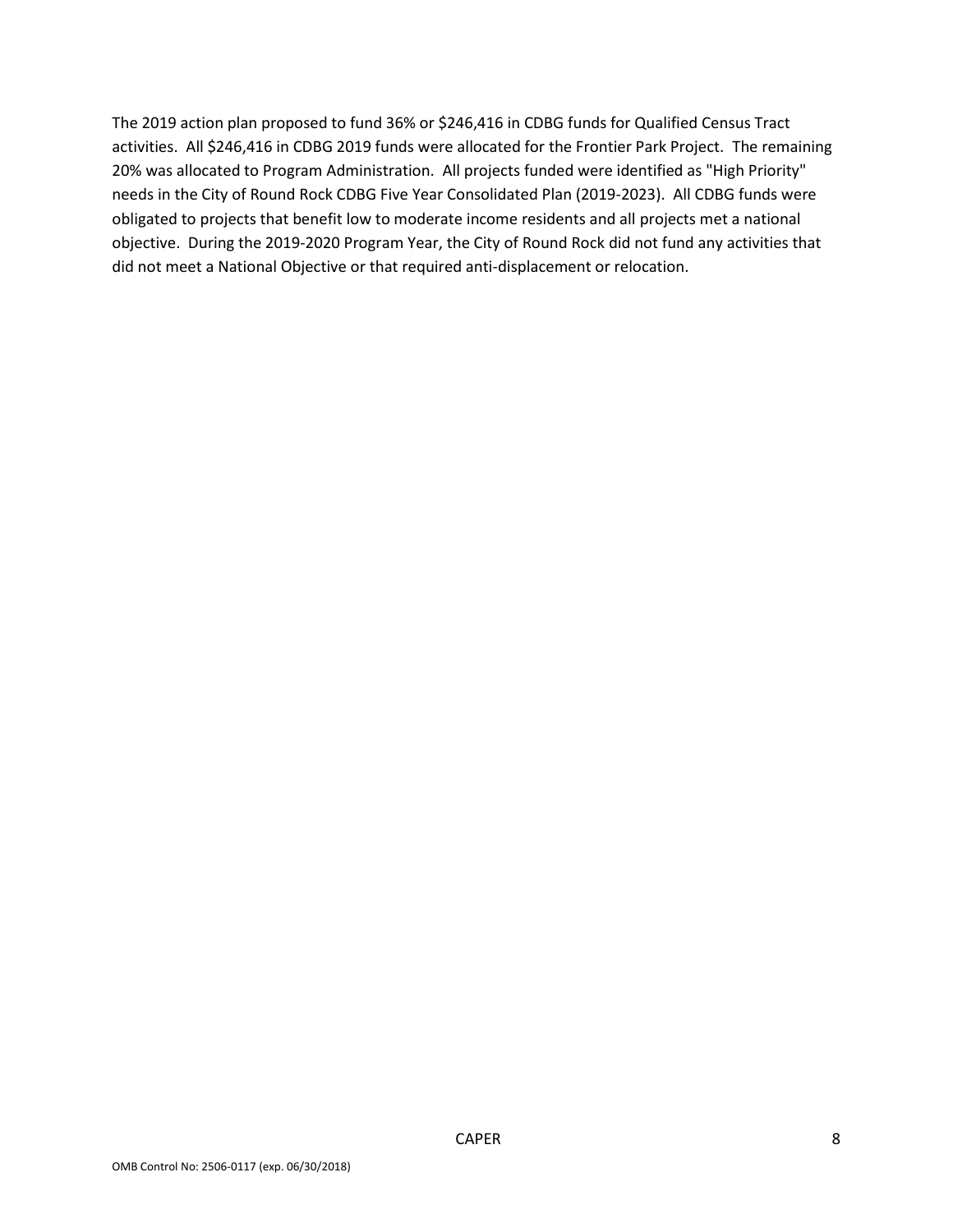### **Leveraging**

**Explain how federal funds leveraged additional resources (private, state and local funds), including a description of how matching requirements were satisfied, as well as how any publicly owned land or property located within the jurisdiction that were used to address the needs identified in the plan.**

In an effort to leverage funds, the City has combined the CDBG and General Fund Social Service Funding process. By combining these two processes, we can make sure to fund agencies providing high priority needs with General Funds that could not be funded with CDBG funds due to the 15% funding cap. This process also eliminates the duplication of services. The process of funding social service agencies is as follows: A team consisting of council members, city neighborhood services staff and CDBG staff review agency applications using a set criteria and performance measurements. Funding recommendations are presented to the city council through the budget process. Awarded agencies are contracted to deliver the specific services to residents of Round Rock. In 2019-2020 in addition to the full 15% in public services, the City of Round Rock also funded the following agencies with General Funds to provide services for a total amount of \$182,000:

- Williamson County Children's Advocacy Center-Child Abuse Intervention \$32,000
- Literacy Council of Williamson County-Project Moving Up \$8,400
- Foundation Communities-Community Tax Center (Free tax preparation) \$15,000
- YMCA of Greater Williamson County-Aftershool Care \$10,000
- Round Rock Area Serving Center-Volunteer Center \$35,000
- Senior Access-Transportation for Senior Adults \$31,600
- Hope Alliance-Safety & Recovery for Family Violence and Sexual Assault Victims \$35,000
- Texas Baptist Children's Home-Trust Based Relational Intervention Specialist \$10,000
- ROCK Ride on Center for Kids-Therapy for Underserved Children & Adults with Disabilities/Disorders \$5,000

During the 2019-2020 Program Year the City of Round Rock did not fund any city owned facilities. No publicly owned land or property located within the jurisdiction was used to address the needs that are identified in the plan.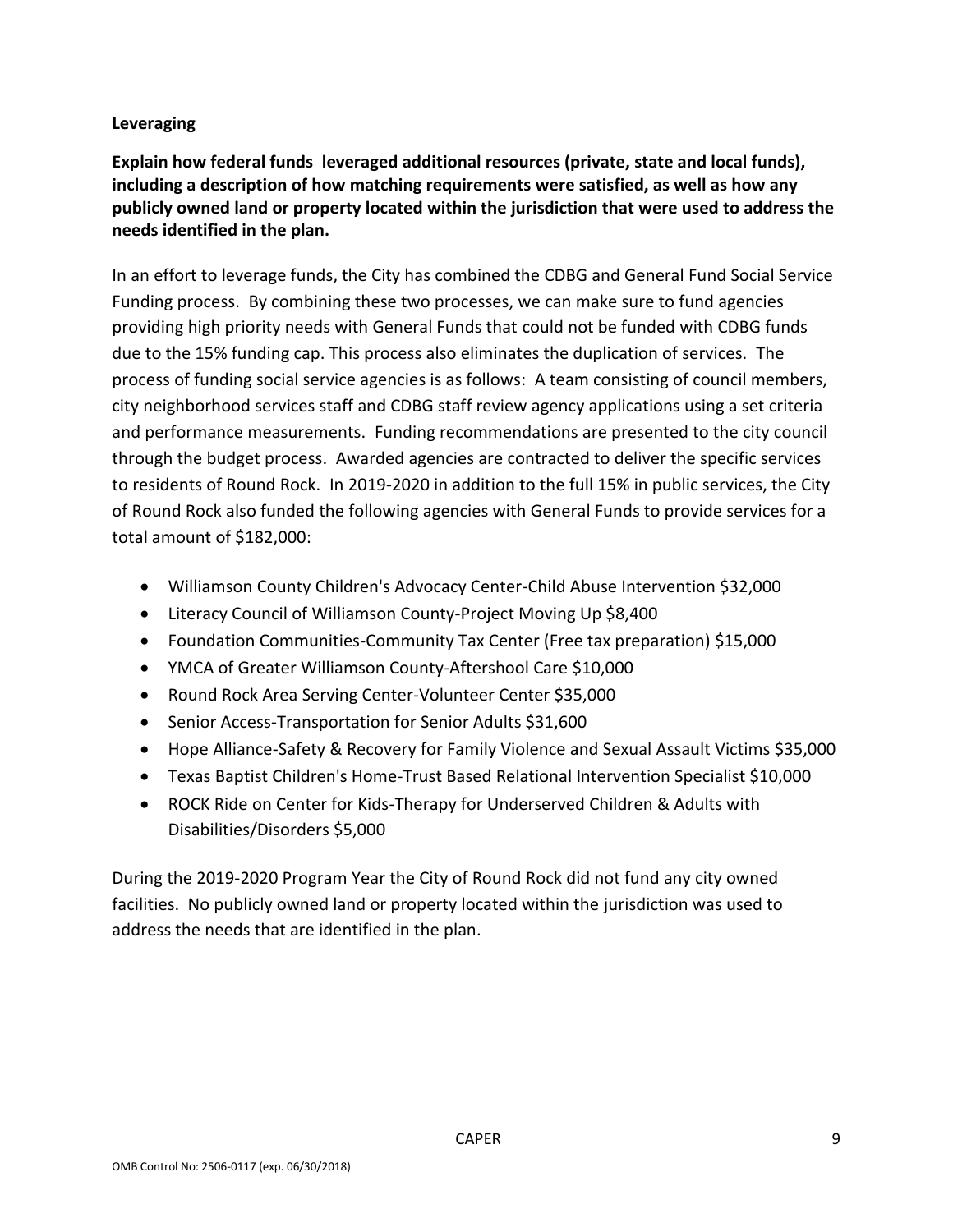# **CR-20 - Affordable Housing 91.520(b)**

**Evaluation of the jurisdiction's progress in providing affordable housing, including the number and types of families served, the number of extremely low-income, low-income, moderate-income, and middle-income persons served.**

|                                          | <b>One-Year Goal</b> | Actual |
|------------------------------------------|----------------------|--------|
| Number of Homeless households to be      |                      |        |
| provided affordable housing units        | 0                    |        |
| Number of Non-Homeless households to be  |                      |        |
| provided affordable housing units        | 250                  | 257    |
| Number of Special-Needs households to be |                      |        |
| provided affordable housing units        | O                    |        |
| <b>Total</b>                             | 250                  | 257    |

**Table 5 – Number of Households**

|                                        | <b>One-Year Goal</b> | Actual |
|----------------------------------------|----------------------|--------|
| Number of households supported through |                      |        |
| <b>Rental Assistance</b>               | 250                  | 250    |
| Number of households supported through |                      |        |
| The Production of New Units            | 0                    |        |
| Number of households supported through |                      |        |
| <b>Rehab of Existing Units</b>         | 8                    |        |
| Number of households supported through |                      |        |
| <b>Acquisition of Existing Units</b>   | 0                    |        |
| <b>Total</b>                           | 258                  | 257    |

**Table 6 – Number of Households Supported**

### **Discuss the difference between goals and outcomes and problems encountered in meeting these goals.**

During the CDBG 2019 Program Year, two-hundred and fifty (250) households were assisted with rental assistance and seven (7) with the CDBG Minor Home Repair totaling 257 households served. The rental assistance program proposed providing assistance to 250 households and met the goal. The minor home repair program proposed assisting eight (8) households but only provided repairs for seven (7). The Minor Home Repair Program was about to assist a few more homes right before COVID-19 and planned to surpass the goal of assisting eight homes. Because COVID-19 caused delays in the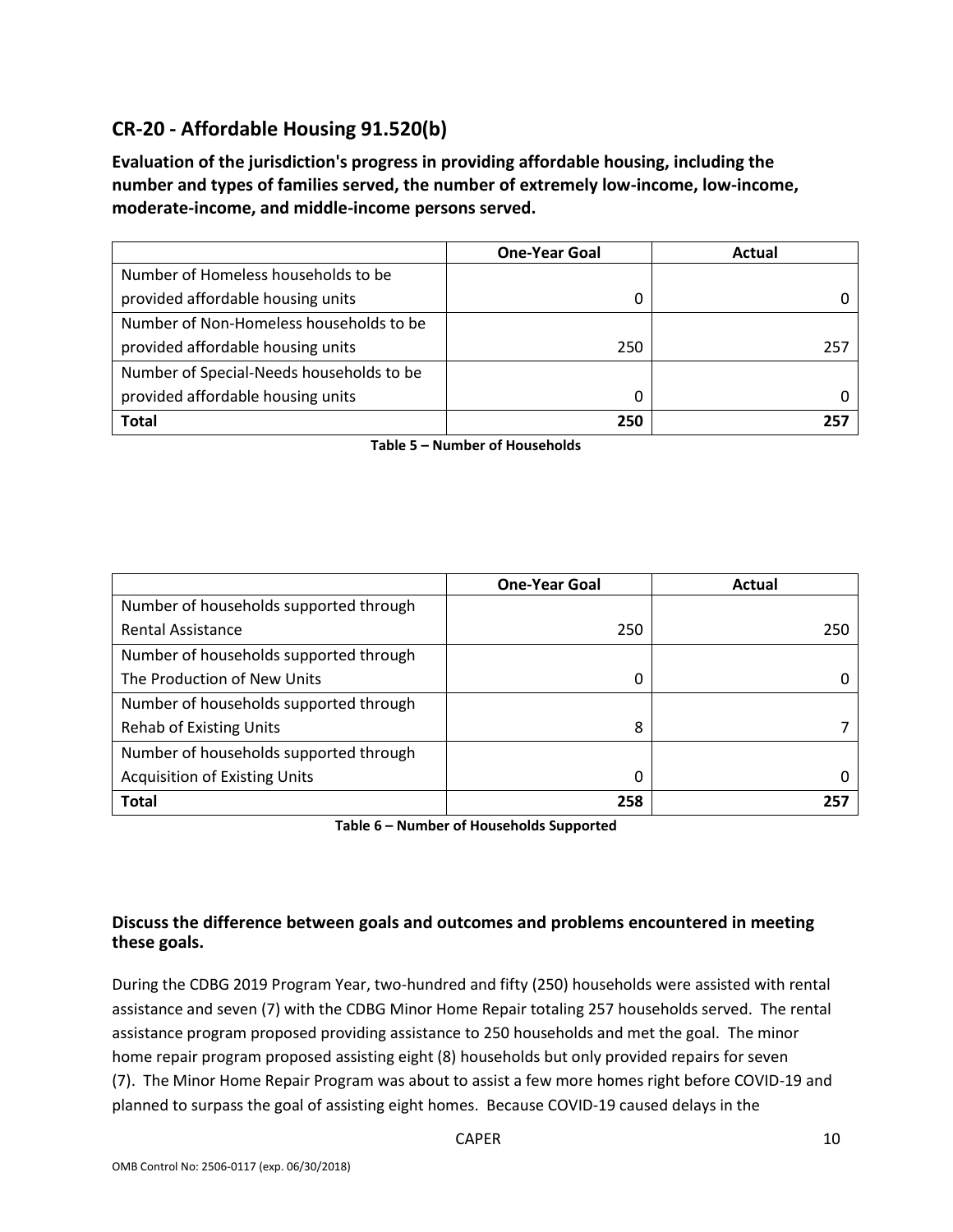implementation of this program, the goal was not met. The CDBG staff worked with other city staff to revise the process for providing home repairs during COVID-19 so that the program could continue and not be delayed further.

### **Discuss how these outcomes will impact future annual action plans.**

Moving forward, the delays that prevented staff from meeting the goals, will not be an issue due to revisions to the programs and should not impact future action plans.

**Include the number of extremely low-income, low-income, and moderate-income persons served by each activity where information on income by family size is required to determine the eligibility of the activity.**

| <b>Number of Households Served</b> | <b>CDBG Actual</b> | <b>HOME Actual</b> |
|------------------------------------|--------------------|--------------------|
| <b>Extremely Low-income</b>        | 211                |                    |
| Low-income                         | 44                 |                    |
| Moderate-income                    |                    |                    |
| Total                              | 257                |                    |

**Table 7 – Number of Households Served**

### **Narrative Information**

Of the 257 households that were served 59 were Female Head of Household.

The number of extremely low, low and moderate income households listed in the table above are only for the minor home repair and the housing/rental assistance program. The PR03 IDIS Report in Attachment 3 goes into detail on the income of households/persons served for every activity including public services where information by family size is required to determine eligibility.

In the efforts to address "worst case needs and persons with disabilities" the City funds the Round Rock Area Serving Center (RRASC) with CDBG funds and general funds. The RRASC assists the very low income, persons with disabilities and homeless or people that are stranded in the city with food and/or rent or temporary shelter and gas.

The City of Round Rock recognizes that the very low income, and persons with disabilities may have difficulty paying their utility bills when facing financial difficulties. In addition to funding the RRASC to provide rent and food assistance the city works with the RRASC to offer the Friendly Rock Program. The Friendly Rock Program helps Round Rock residents facing financial difficulties pay their essential water utility services. This program is funded with resident donations and is administered for the City by the RRASC. Water customers that want to contribute to this program simply complete the Contribution Form in their utility bill that authorizes the city to add \$1 or more to their utility bill payment each month.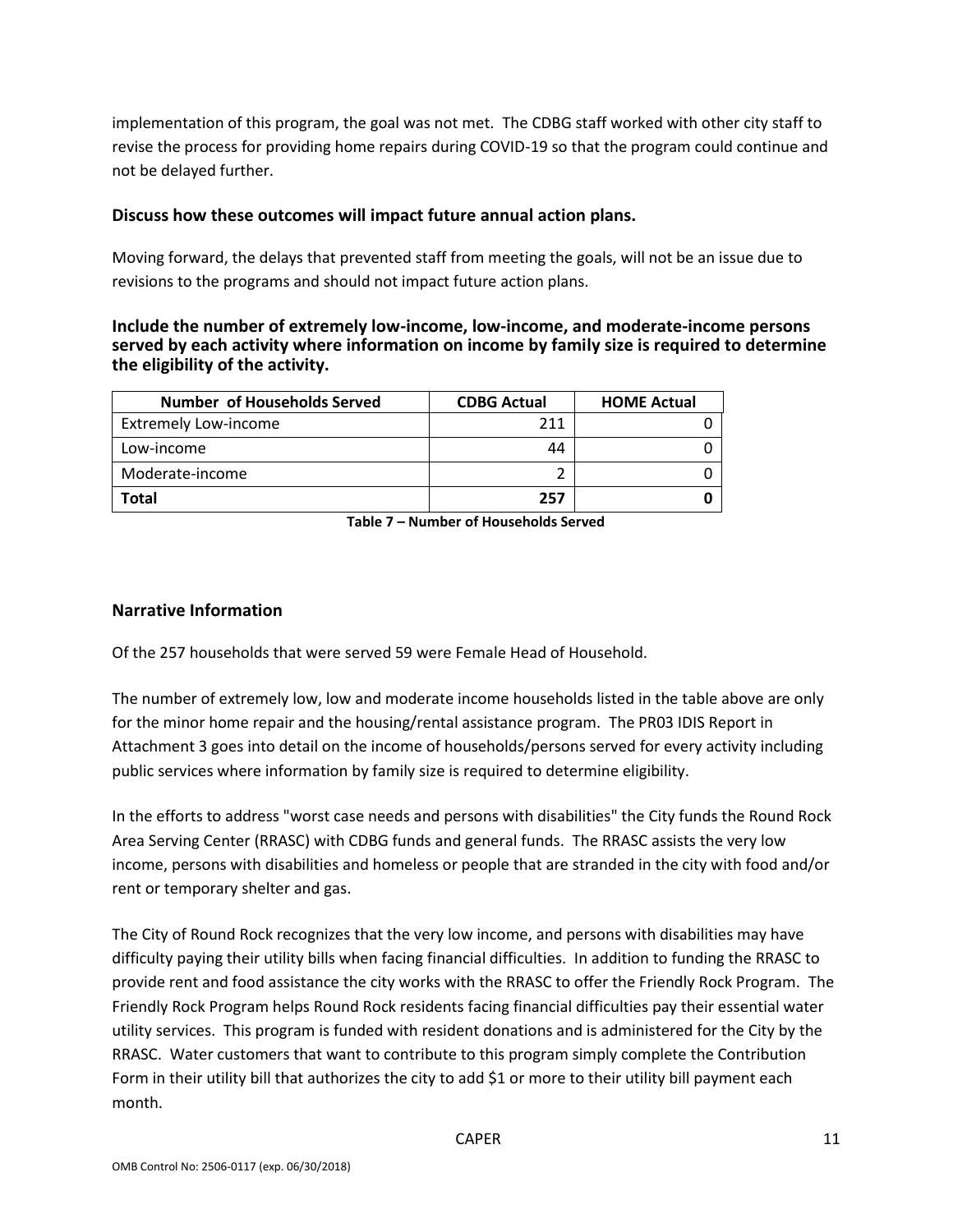In order to foster and maintain affordable housing, the City of Round Rock supports low income housing tax credit developers by providing a City Council Letter of Support that will accompany their application to the state for LIHTC funds. Although the City of Round Rock does not invest CDBG funds to assist nonhomeless but very low income residents with affordable housing units, there are several Low Income Housing Tax Credit multi family housing units available to very low income families in Round Rock. The Red Villas, Townhomes at Double Creek and Waters at Sunrise are affordable multi family developments constructed by residential developers or investors with tax credits through the Texas Department of Housing and Community Affairs. Using the Housing Tax Credit Program these developers were able to construct affordable housing units that are decent, safe and sanitary to low and very low income residents.

The City is making progress towards meeting the needs of persons with disabilities by funding park improvements for the addition of ADA transition ramp into the playground, replacing deficient paths and walkways and deficient curb ramps; construction of new sidewalks to include new ADA accessible curb ramps, driveway modifications to existing driveways that currently exceed a 2% cross-slope where the travel path is located, and new sidewalk connections where none previously existed.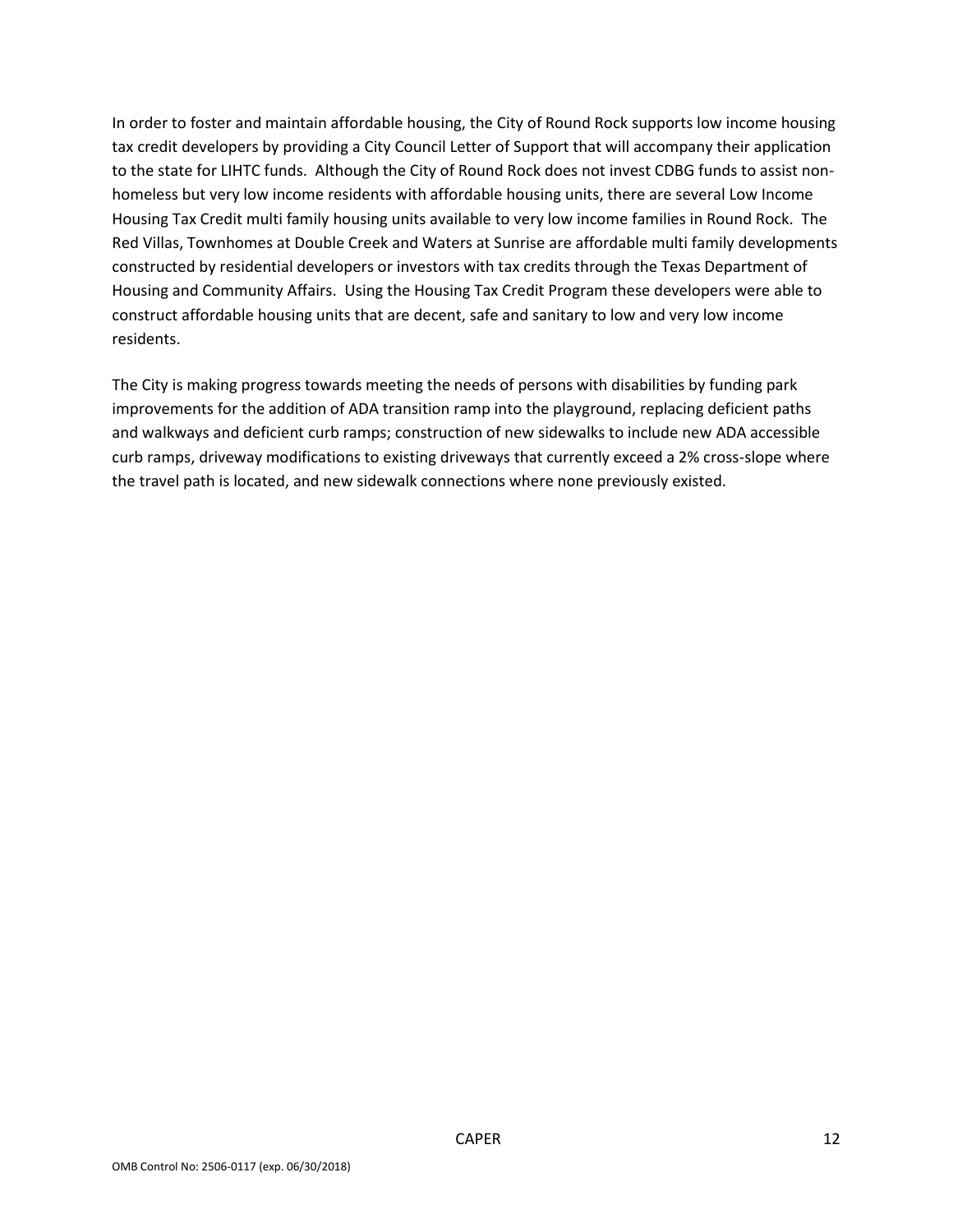# **CR-25 - Homeless and Other Special Needs 91.220(d, e); 91.320(d, e); 91.520(c)**

**Evaluate the jurisdiction's progress in meeting its specific objectives for reducing and ending homelessness through:**

## **Reaching out to homeless persons (especially unsheltered persons) and assessing their individual needs**

The City CDBG staff participated in forming a Williamson County Homeless group that started meeting in 2019. The group consists of local non-profits, public housing agencies, and neighboring jurisdictions meeting to network and discuss specific objectives for reducing and ending homelessness. The group invited representatives from the Texas Homeless Network to particate in the meetings as well and serve as a guide for eventually forming the group into a homeless coalition. The group continueed to meet monthly during the CDBG 2019-2020 Program Year until COVID-19 brought everything to a halt. COVID-19 prevented the group from meeting for about 6 months. The group started meeting again virtually in September 2020 and will continue to meet vitually until its safe to meet again in person. In discussing the resources each agency provides, the group is able to network and find resources they didn't know existed and go back and pass this information on to their clients that are homeless or at risk of becoming homeless. Ideas are shared and goals are being set to try and reduce homelessness. Because the Texas Homeless Network has been involved in the meetings, they asked if the group wanted to participate in the Balance of State Summer Point in Time Count for Williamson County but this count was not done because of COVID-19. The Williamson County Homeless group may participate in the Texas Homless Balance of State Winter Point in Time Count in January 2021.

The City of Round Rock will continue its efforts to prevent homelessness by referring citizens to organizations who address the homeless issue that affect their quality of life and also the continued funding of public service agencies that provide services to assist low-income households to improve their abilities for self-sufficiency.

### **Addressing the emergency shelter and transitional housing needs of homeless persons**

The City of Round Rock does not recieve any Emergency Solutions Grant funds and although CDBG did not fund any agencies to provide emergency shelter or transitional housing, the following agencies did provide these services in Round Rock during the CDBG 2019 program year with non-CDBG funds:

Hope Alliance Crisis Shelter provides emergency shelter to vicitms of domestic violence. Last program year they assisted 300 victims of domestic violence. Hope Alliance was provided general funds in the amount of \$35,000 to pay for the salary of a counselor during the 2019 program year.

Bluebonnet Trails Supportive Housing program provides a safe and supportive program for adults in transition from crisis to stability while the individual resides in the program. The expected length of stay in the Supported Housing Program is up to 90 days. At the end of the three month stay, participants will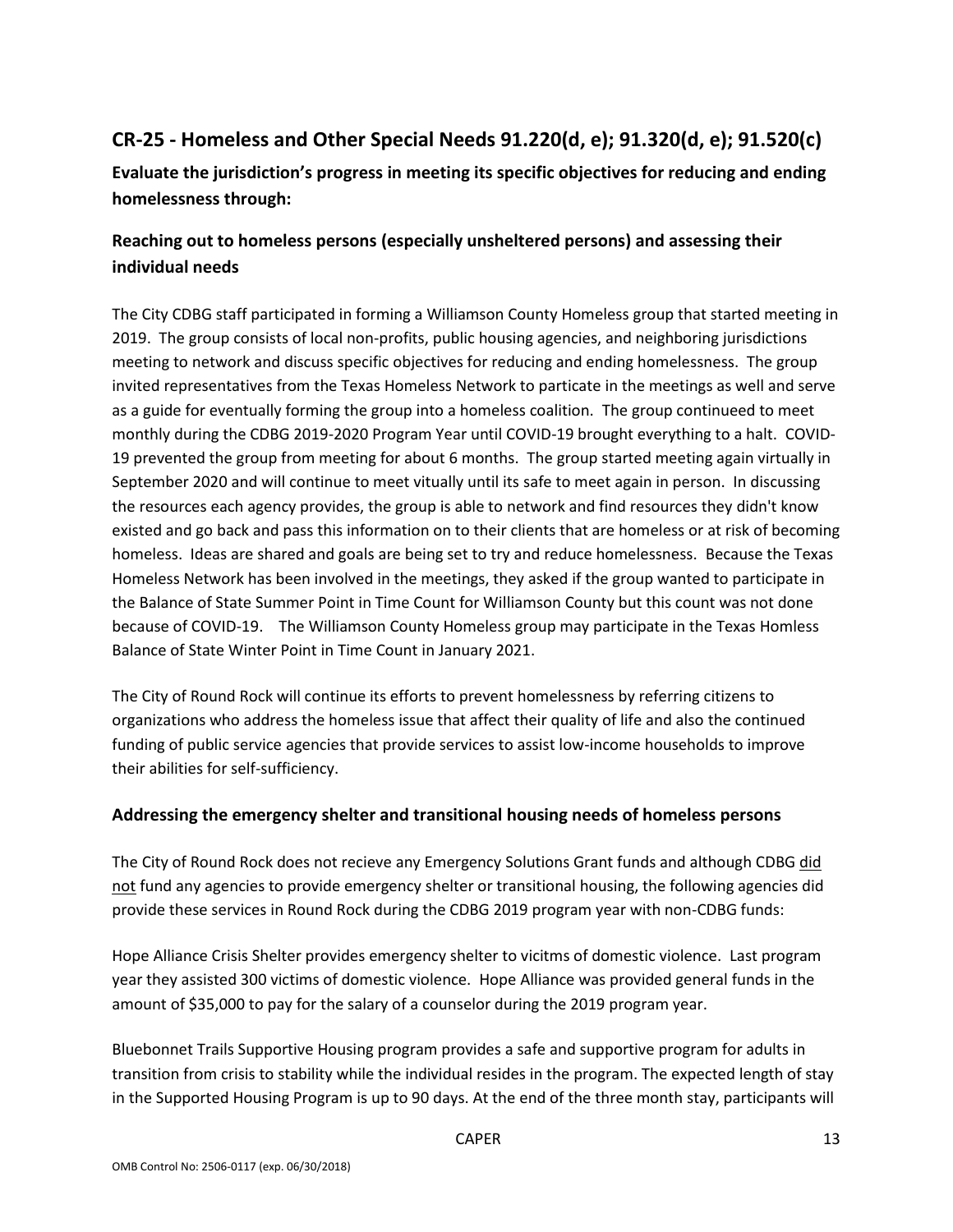have increased resources for income, employment and sustainable residential stability.

The Bluebonnet Trails Supportive Housing Program accepts applications from interested individuals who are homeless or at risk of homelessness. Each application is reviewed by the housing committee to determine enrollment into the program. The transitional homes are tobacco, alcohol, and drug free and encourage spiritual, mental and emotional growth.

The goal of the Supportive Housing Program is to facilitate the change process for individuals with substantial mental illness through skills building, self-awareness, self-advocacy, and providing supports necessary for stable lives in a community setting. While in the home setting, individuals will receive the following services:

- Skills Building
- Peer Support
- Supported Employment
- Referrals and Education

The City does not fund BlueBonnet Trails MHMR with CDBG dollars but the City does work to maintain a relationship with BlueBonnet Trails MHMR by networking with staff. Bluebonnet Trails MHMR is invited to all the CDBG public hearings, stakeholder meetings and is invited to attend the fair housing workshop that is held in April.

Bluebonnet Trails participates in the Williamson County Homeless Group meetings and continues to be a key player and possibly a lead agency in this effort.

**Helping low-income individuals and families avoid becoming homeless, especially extremely low-income individuals and families and those who are: likely to become homeless after being discharged from publicly funded institutions and systems of care (such as health care facilities, mental health facilities, foster care and other youth facilities, and corrections programs and institutions); and, receiving assistance from public or private agencies that address housing, health, social services, employment, education, or youth needs**

In an effort to help low income residents of Round Rock including those that are likely to become homeless or are currently homeless, the City of Round Rock 2019 CDBG funding was awarded to the Round Rock Area Serving Center for the purchase of food to stock their food pantry and also funds to assist residents with rent and mortgage payments. Because the Round Rock Area Serving Center does not turn anyone away they are probably the main source of assistance in the city for all extremely low income families and individuals at-risk of becoming homeless including those likely to become homeless after being discharged from publicly funded institutions and systems of care.

In addition to assisting low-income individuals and families with CDBG funded rent/mortgage payments and food the City of Round Rock has recently become involved with a Central Texas program called Jail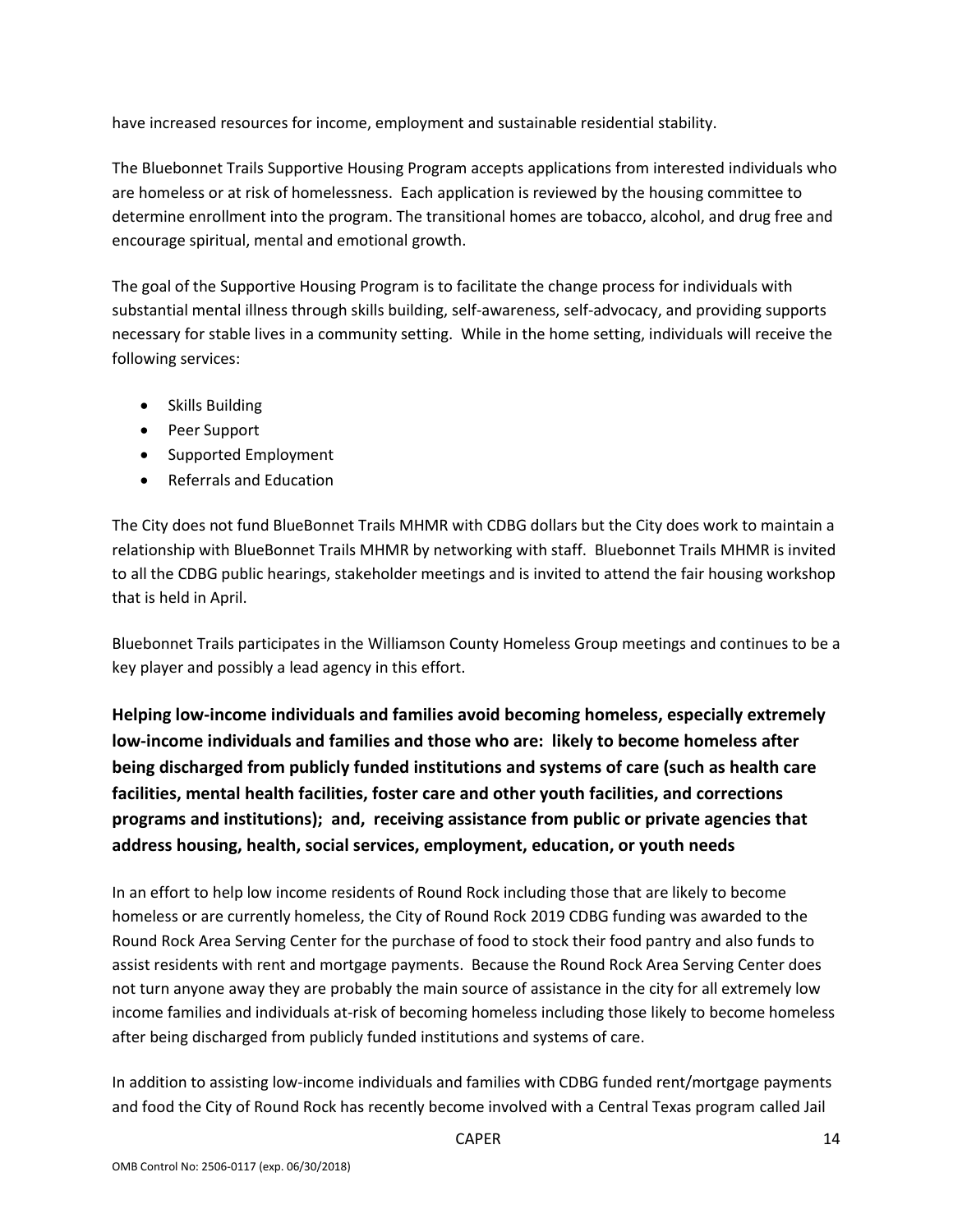to Jobs. Jail to Jobs provides jobs with the City of Round Rock to teenagers and young adults who've spent time in jail. This program gives young offenders a second chance to start something positive for their future. Working with the City of Round Rock is the first time Jail to Jobs has worked directly with a local government. The City has employed fifteen (15) former jail imates with part-time, temporary positions with the city. Jobs range from working in the recycling center to picking up unauthorized signs from the side of the road to small engine maintenance, all under the supervision of full-time city employees. This program has worked out so well that the City is looking at how to expand to bring more former inmates into city departments.

The City funds the following agencies with CDBG and non-CDBG funds to provide services to help these families and individuals avoid becoming homeless:

- Texas Baptist Children's Home with \$10,000 in general fund social service grant for partial salary for a Trust Based Relational Intervention Specialist
- Williamson County Childrens Advocacy Center with \$32,000 in general funds for Child Abuse Intervention
- CASA of Williamson County with \$25,000 in CDBG 2019 funds for the partial salary for a volunteer recruiter and trainer for volunteers that advocate for children taken out of their home in court
- Literacy Council with \$7,500 for self sufficiency education to include GED, basic literacy and ESL

**Helping homeless persons (especially chronically homeless individuals and families, families with children, veterans and their families, and unaccompanied youth) make the transition to permanent housing and independent living, including shortening the period of time that individuals and families experience homelessness, facilitating access for homeless individuals and families to affordable housing units, and preventing individuals and families who were recently homeless from becoming homeless again**

In an effort to assist homeless persons and families with children the following agencies provided services or housing with non-CDBG funded programs:

### **The Texas Baptist Children's Home**

The Texas Baptist Children's Home (TBCH) provides transitional housing to mothers and their children. Some of these mothers are entirely homeless when they arrive, while others are considered at risk of becoming homeless. Family Care is a place for motivated mothers and their children to live while they transition into successful, independent futures. The average lengh of stay is nine months; however, there is no specific time limit as long as the family is working toward their Plan of Service goals.

The ministry has nine cottages, housing up to five families in each cottage, with live-in Family Life Coordinators. Each unit has a bedroom, bathroom, and kitchen areas, and families share large dining, living, laundry and play space.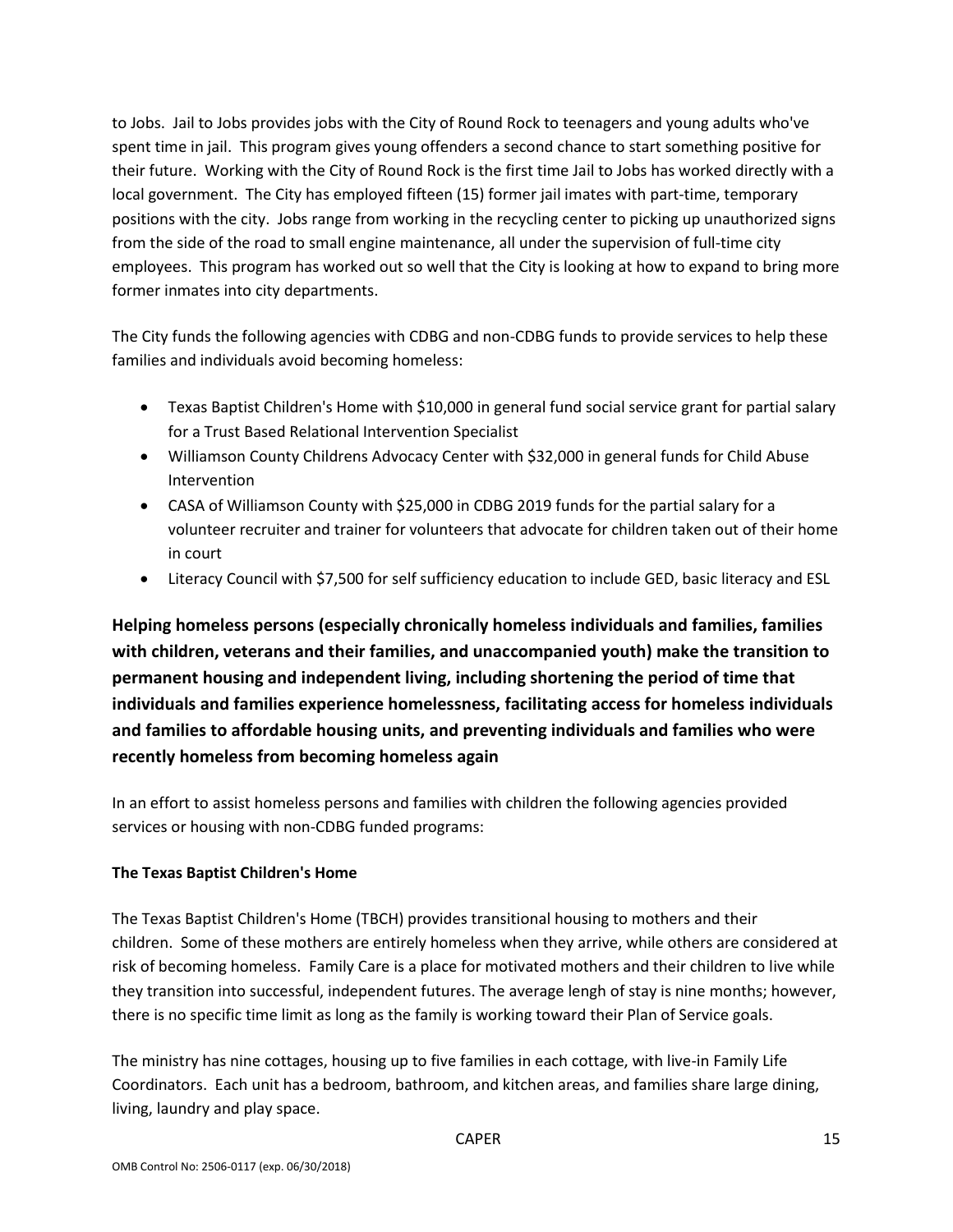A staff therapist offers individual, group and family therapy for every mother and child, as needed.

Assistance is provided in goal setting, education, budgeting, parenting, effective communication, relationship building and spiritual growth. As the residents buy-in, they must commit to being gainfully employed and saving toward future stability. City staff networks with the TBCH and the city always includes the TBCH to participate in needs assessment during the development of action plans.

### **Opportunities for Williamson-Burnet Counties**

During the program year, Opportunities provided childcare for children from several families that were homeless with the Head Start Program. During the program year the families were able to acquire housing.

During the 2019 program year city CDBG staff did not network or know of any agencies in Round Rock that assisted homeless veterans and unaccompanied youth. CDBG staff will continue to network with non-profits and report on the resources that are available in Round Rock for the homeless population.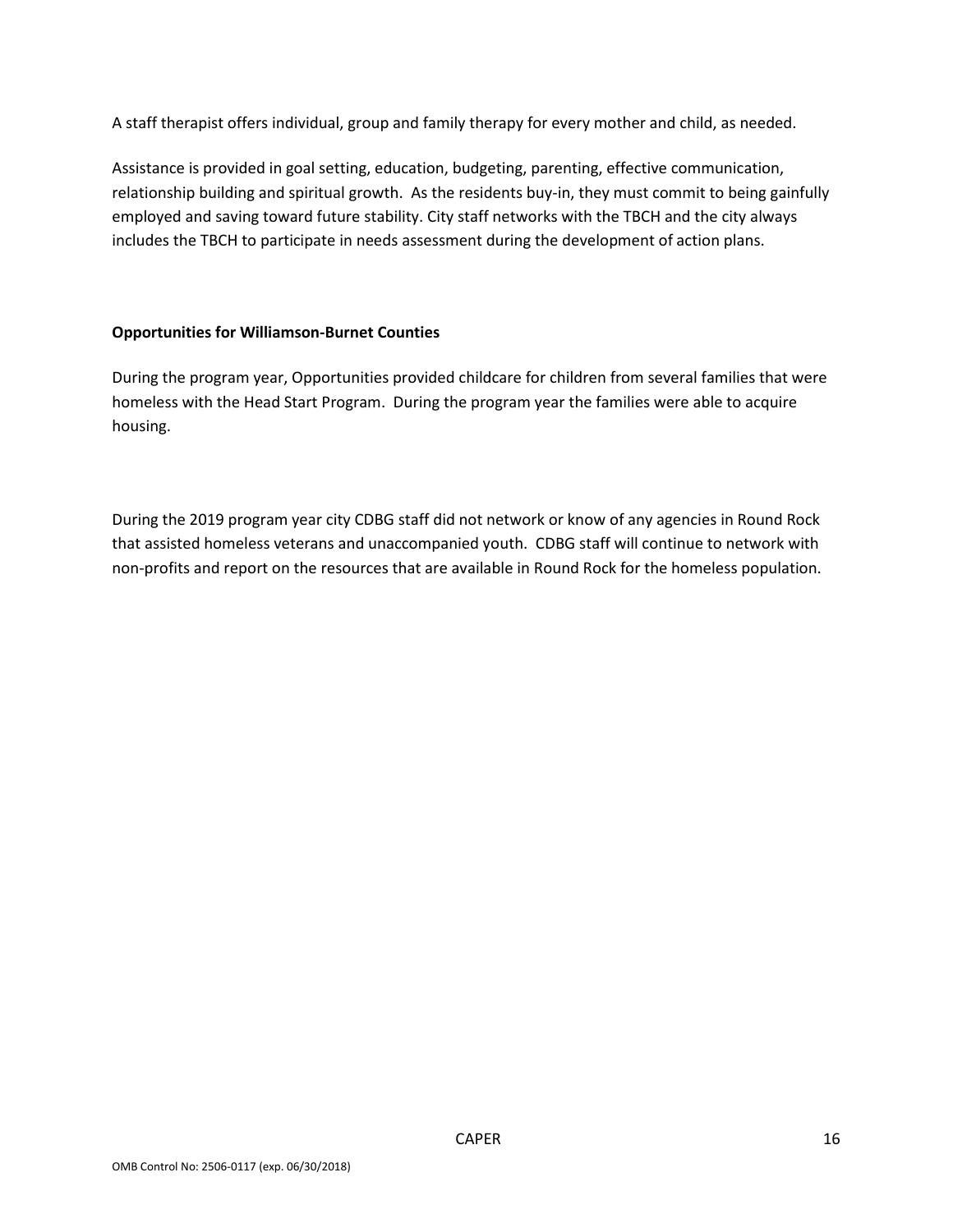# **CR-30 - Public Housing 91.220(h); 91.320(j)**

### **Actions taken to address the needs of public housing**

Public housing is administered and managed by the Round Rock Housing Authority. The Round Rock Housing Authority was established in 1966, with the first development built in 1972. Today the Housing Authority owns 100 units at the following three locations: 1505 Lance Lane, 1100 Westwood and 1007 Cushing Drive. The housing authority also administers Section 8 Housing Vouchers as well as absorbed port-ins from other housing authorities.

The Round Rock Housing Authority (RRHA) received approximately \$173,000 in Capital Grant Funds that were used for operations during the 2019 program year.

In order to be aware of and address the needs of public housing, the Round Rock CDBG staff actively networks and attends the RRHA monthly board meetings.

The RRHA is aware that in order for their residents to be able to be self sufficient and move on and out of public housing they need to provide case management and resources that will help them succeed. Up until March of this year the RRHA was providing ESL and GED classes on Mondays and Thursdays to residents but due to COVID this has stopped. RRHA is working to find ways to provide needed services to residents virtually to keep them safe.

Due to COVID-19, the RRHA has made many changes in hopes to assist the residents as best they can while keeping them safe too. RRHA has started automating they way they do business. This makes it easier to provide services to the residents and program participants. Some of the changes include:

- Updating the website so the public can access applications online.
- Trying to go paperless by using their HAPPY software provider to set up a program that will allow program participants/applicants to access their personal information online as well as submit their information for interim or annual recertifications.

The greatest need is the need for more affordable housing. The waiting lists for public housing and section 8 are long and continue to grow as more and more people walk in and call to get added to the list daily. The lack of affordable housing is also making it difficult for voucher participants to find affordable units to lease. Currently there are 200 people on the Section 8 waiting list and 125 on the public housing waiting list. The RRHA is currently about to house a few applicants on the public housing list and is planning to house 5-10 voucher families in January 2021.

The housing authority is working to find solutions with the help of the city CDBG staff to address these needs. The housing authority is discussing possibly redeveloping their properties to increase the number of affordable housing units. A neighboring housing authority is currently redeveloping a 70 unit property. Plans are to demolish and bring back 120-130 new units in its place. The Round Rock Housing Authority is hoping to duplicate this in the near future in order to increase the number of affordable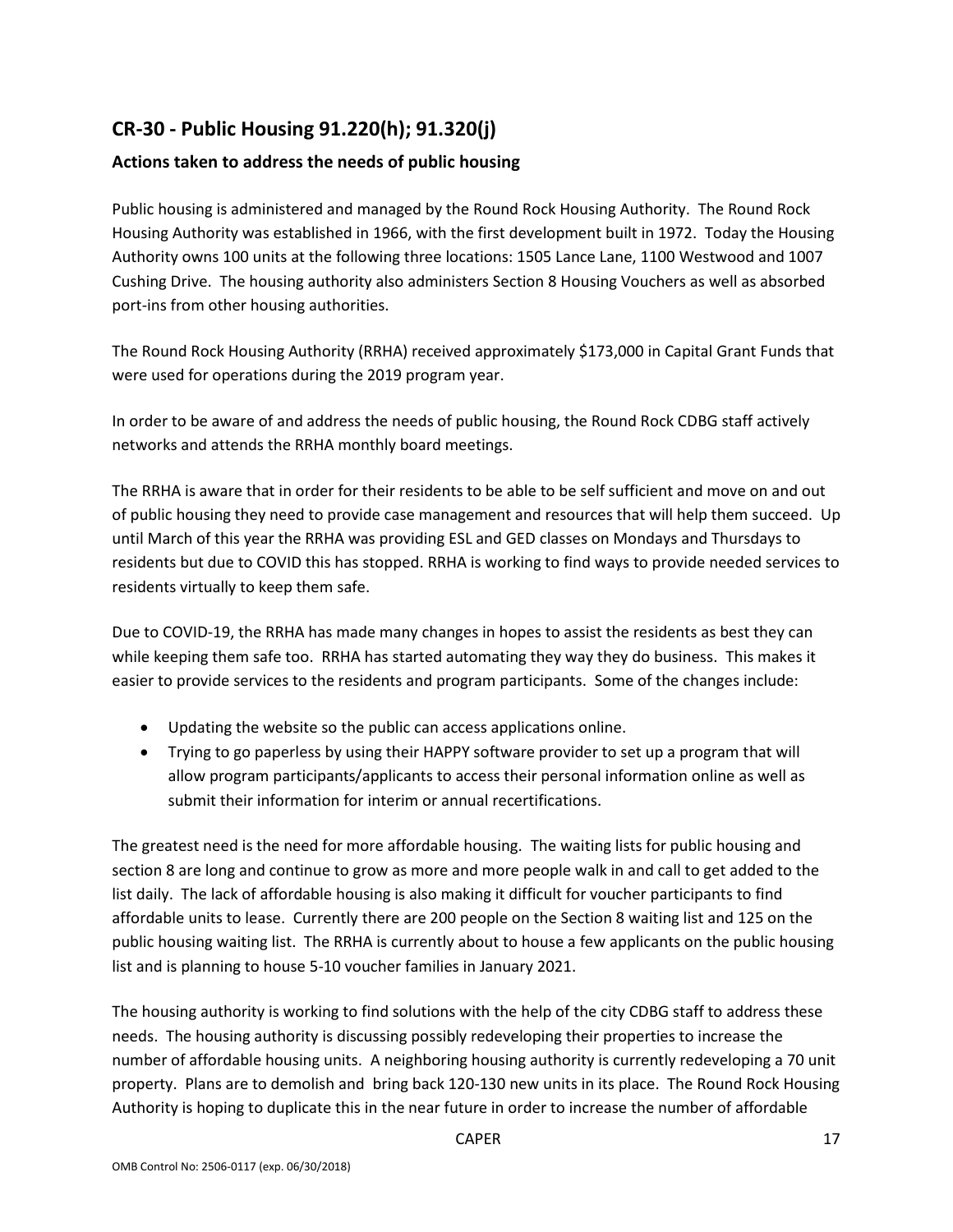units that will help meet the demand for more affordable housing.

## **Actions taken to encourage public housing residents to become more involved in management and participate in homeownership**

The Round Rock Housing Authority continued the Family Self Sufficiency (FSS) Program in the 2019-2020 program year. The FSS program was created to help public housing residents become more involved in management and participate in homeownership. Through the FSS Program families received supportive case management to help them reach their individual goals towards self-sufficiency. Some of the classes that the FSS program provides are:

- Banking Basics
- Budgeting Workshops
- Wellness
- Financial Literacy
- Financial Recovery
- Pay Yourself First
- Own Your Own Home

The Round Rock Housing Authority currently has three residents working to meet their goals and graduate from the Family Self Sufficiency Program. This program came to a minor halt due to COVID-19 in early March 2020. Since COVID has administrative offices closed to public and to keep residents safe the RRHA has only been able to provide a few credit counseling and homeownership counseling classes to the participants since March. The RRHA has started to create ways to provide the resources needed to the Family Self Sufficiency Progam particpants virtually. They will begin to meet with participants quarterly with the first quarterly meeting in December 2020.

### **Actions taken to provide assistance to troubled PHAs**

The Round Rock Housing Authority continues to hold a "High Performer" status under HUD's Section Management Assessment Program (SEMAP); therefore, it is not designated as a "troubled" agency.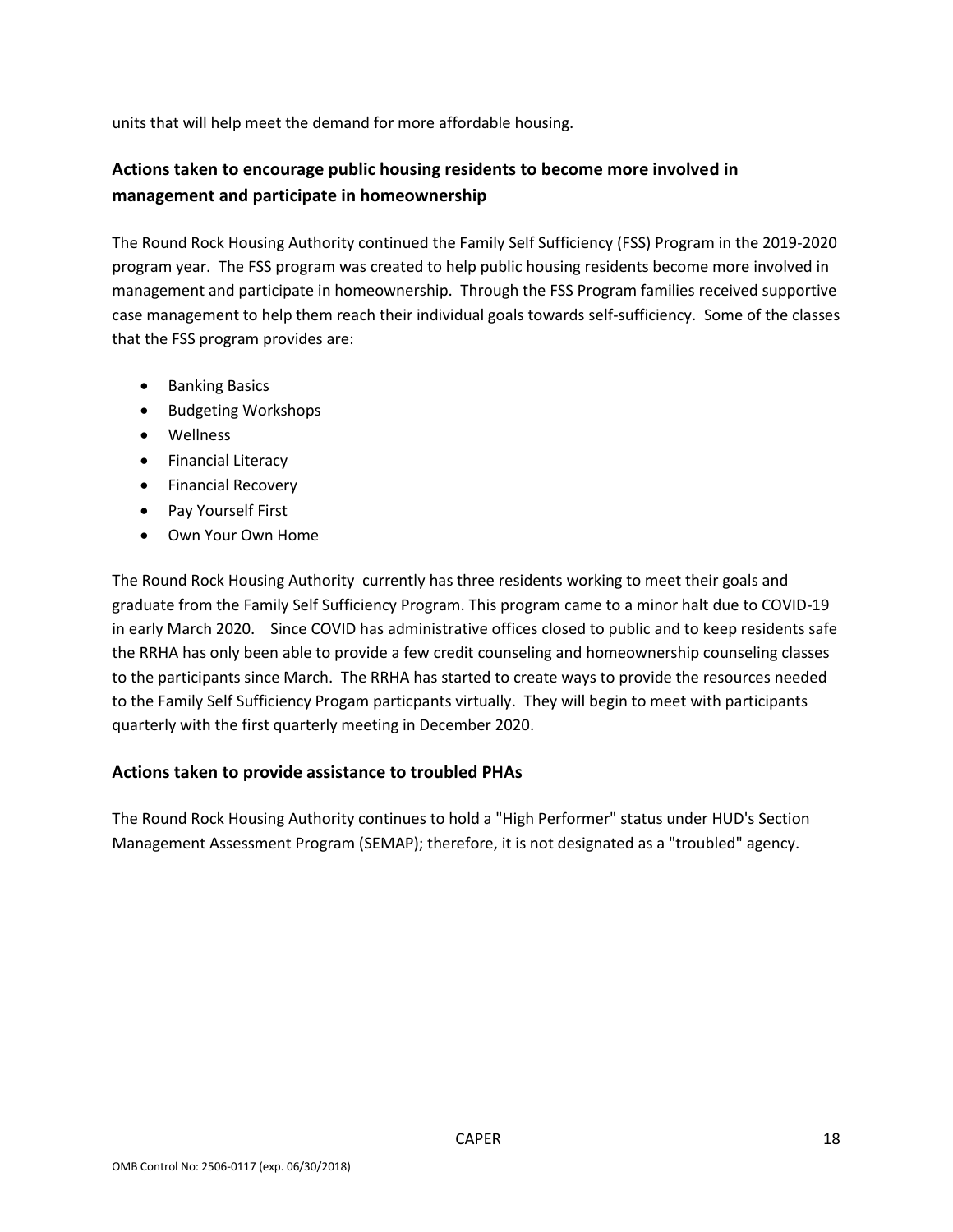# **CR-35 - Other Actions 91.220(j)-(k); 91.320(i)-(j)**

**Actions taken to remove or ameliorate the negative effects of public policies that serve as barriers to affordable housing such as land use controls, tax policies affecting land, zoning ordinances, building codes, fees and charges, growth limitations, and policies affecting the return on residential investment. 91.220 (j); 91.320 (i)**

In order to remove or ameliorate the negative effects of public policies that serve as barriers to affordable housing the City of Round Rock has adopted a housing policy in the Round Rock 2030 Comprehensive Plan. This policy enables a mixture of housing types within the city to meet all residents' needs and preferences through all stages of life.

### **Policy Description:**

The vast majority of the city's housing stock exists in a conventional suburban form with separate residential subdivisions containing single-family homes or standalone apartment complexes. Currently, low-density single-use neighborhoods occupy significant amounts of land in the city and require the use of a personal vehicle to access employment and services. Based on public input received, housing affordability was a main concern of stakeholders. Certain housing types in the city have been identified as missing in Round Rock, such as smaller-scale multifamily developments. Other types of housing, such as senior living, were identified to address the changing needs of residents over their lifetimes so they can continue to live in Round Rock.

### **Implementation Strategies:**

- Strive to limit two and three story walk-up multifamily units to 20% of the housing stock to the extent feasible, except when located in mixed- and multi-use areas.
- Examine tools to provide incentives for specific dwelling types that do not currently exist in Round Rock or where more units are desired.
- Provide information regarding affordable housing initiatives and programs available to Round Rock residents.
- Examine parking and garage requirements for all residential types.
- Consider amendments to the small lot requirements of the Round Rock Development Code or the creation of a new zoning district to facilitate more affordable single-family homes
- Research best planning practices concerning tiny homes and other housing trends to consider integration into the Round Rock Development Code.
- Explore policies for allowing accessory dwelling units in neighborhoods including specific criteria and design features except where prohibited by homeowners associations.
- Consider rezoning proposals that facilitate the development of missing middle housing. Examples might include low-density townhome and multifamily integrated into neighborhoods, multiple units on one lot, identification of corridors where condominium arrangements are small detached or attached units, high rise multifamily in mixed-use developments, and small lot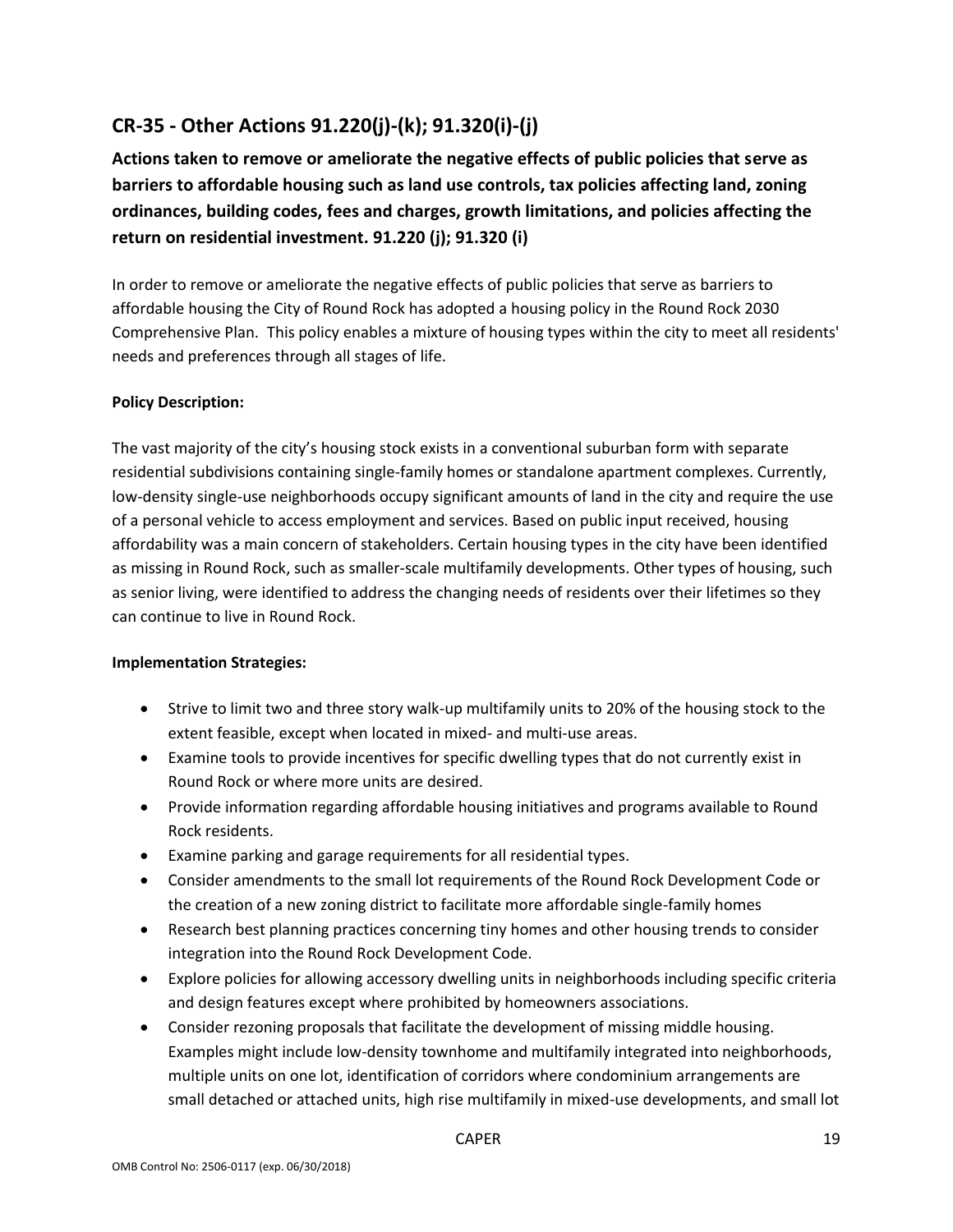single-family neighborhoods with special parking requirements.

#### **Meeting Housing Demands**

A new SF-3 (Single Family - Mixed) zoning district was created to encourage a variety of single-family lot sizes and price points within a single development. Up to 30% of the lots may be smaller (5,000 sq. ft.) than was previously permitted in Round Rock, if at least 40% are large lots (minimum 10,000 sq. ft.) and at least 30% are medium lots (minimum 6, 500 sq. ft.). Recently, the City of Round Rock has approved a Single Family Mixed Lot (SF-3) amendment which allows for a separate unit within the single family footprint that has its own kitchen. It's called Next Gen housing and most likely for elderly parents. The SF-3 zoning district has proved a popular option with developers. Between May 2018 and July 2019, almost 700 undeveloped acres were zoned SF-3. Since 2015, eight condominium projects consisting of single-family houses on a common lot have been approved as Planned Unit Developments (PUDs). These projects have demonstrated demand for a new type of housing for Round Rock which are smaller owner-occupied single-family units with exterior maintenance performed by a condominium association. Increased density and less land consumed by public infrastructure results in lower development costs. With this housing product, developers have been able to deliver new housing units at a more affordable price than houses in conventional subdivisions.In addition to a continuing concern for greater housing unit variety, public input for Round Rock 2030 also revealed significant concerns about housing affordability, referring to the price point of market rate housing rather than subsidized housing. This is a change from the concern expressed in the 2010 Comprehensive Plan that too much of the city's housing stock consisted of inexpensive starter homes. Concerns about housing affordability and lack of availability of certain housing types are often common in high-growth areas. The need for intermediately-sized and priced housing that falls between single-family houses and large apartment complexes is frequently referred to as the missing middle. Planning policy experts are currently experimenting with ways to encourage more missing middle housing. The popularity of single-family garden style residential in Round Rock indicates a demand for smaller, lower maintenance, and affordable housing. Challenges in the next decade include both expanding the range of housing forms constructed and widening the mix of unit types within a subdivision. For example, a new zoning district similar to SF-3 might also allow duplexes and bungalow courts. The city should investigate ways to diversify housing types in existing subdivisions, such as allowing accessory dwelling units. With an increased demand for smaller single-family homes, best practices should also be investigated for singlefamily houses with shared parking, tiny houses, row houses, and bungalow courts.

#### **Actions taken to address obstacles to meeting underserved needs. 91.220(k); 91.320(j)**

Despite efforts, there remain a number of significant obstacles to meeting underserved needs. The following obstacles to meeting these needs in Round Rock are: Population growth; High cost of housing; Cut backs in state and federal funding for basic needs and the need for transportation to existing services and childcare exceed available resources to meet these needs. To address the population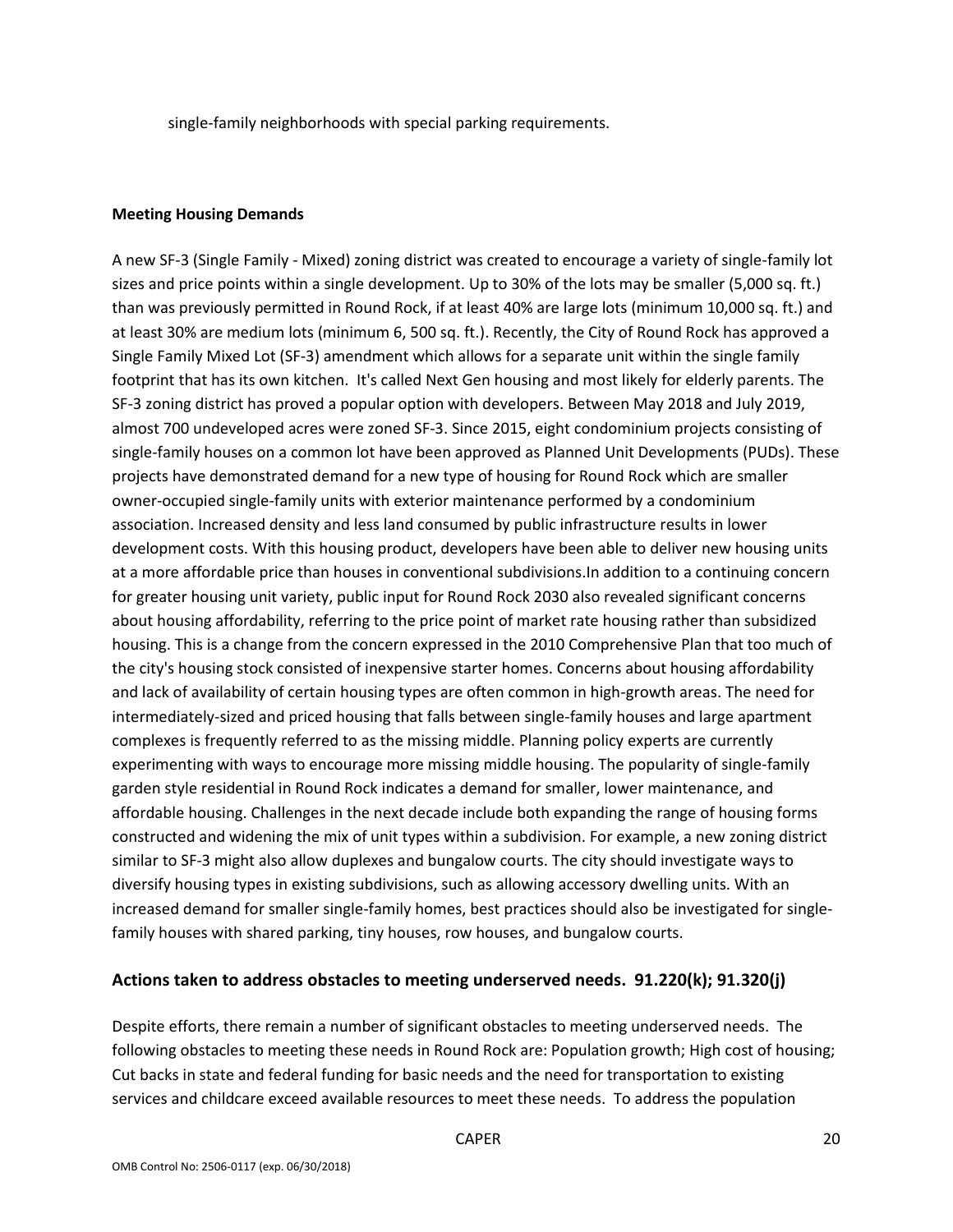growth and the high cost of housing, the Round Rock Area Serving Center provides rent/mortgage, food pantry and utility assistance. The City funded the RRASC for these programs with CDBG program year 19 funds.

The following programs also help address the cut backs in state and federal funding and the need for childcare and transportation to existing services:

Senior Access was provided \$30,000 in General Fund money in the 2019 program year to provide door to door transportation to seniors to doctors appointments, pharmacies, grocery stores, to pay bills, and to social service agencies for services.

Foundation Community was awarded \$15,000 General Fund grant money in program year 2019 to provide free tax preparation to low to moderate income families.

Meals on Wheels was funded with \$5,000 in CDBG 2019 funds to provide warm meals to homebound and congregate seniors year round.

Head Start is not funded with CDBG funds but provides affordable childcare to low income and homeless families in Round Rock.

In order to meet transportation demand, the city developed a fix route bus service that was designed and focused on access to employment services to meet the needs of the low income and minority populations to jobs, education and employment. This service offers ADA paratransit services as well for anyone with a disability that prevents them from being able to ride any fixed route vehicle, disembark from any fixed route vehicle or travel independently all or some of the time on any fixed route vehicle.

Council has also passed an ordinance that allows Round Rock Transit to sell discount bus passess to nonprofit and government agencies for the purpose of distributing the passes to low income persons and families that meet the participation requirements.

The City also provides residents with the Guide to Affordable Housing in the Greater Austin Area. This guide is a tool for people seeking affordable rental housing in the Austin area that includes Round Rock. The guide contains general information on housing programs funded on the local, county, state and federal levels, as well as specific information about complexes participating in these programs. It contains lists and explanations of rental housing with rent restrictions, income based rents and tenant income limits. The Guide to Affordable Housing is available at City hall and also a link to the guide is provided on the CDBG webpage on the City website.

### **Actions taken to reduce lead-based paint hazards. 91.220(k); 91.320(j)**

Most of the housing stock in Round Rock was built post 1978. The City funded minor home repair in the 2019 program year which has lead based policies and procedures in place to comply with the Residential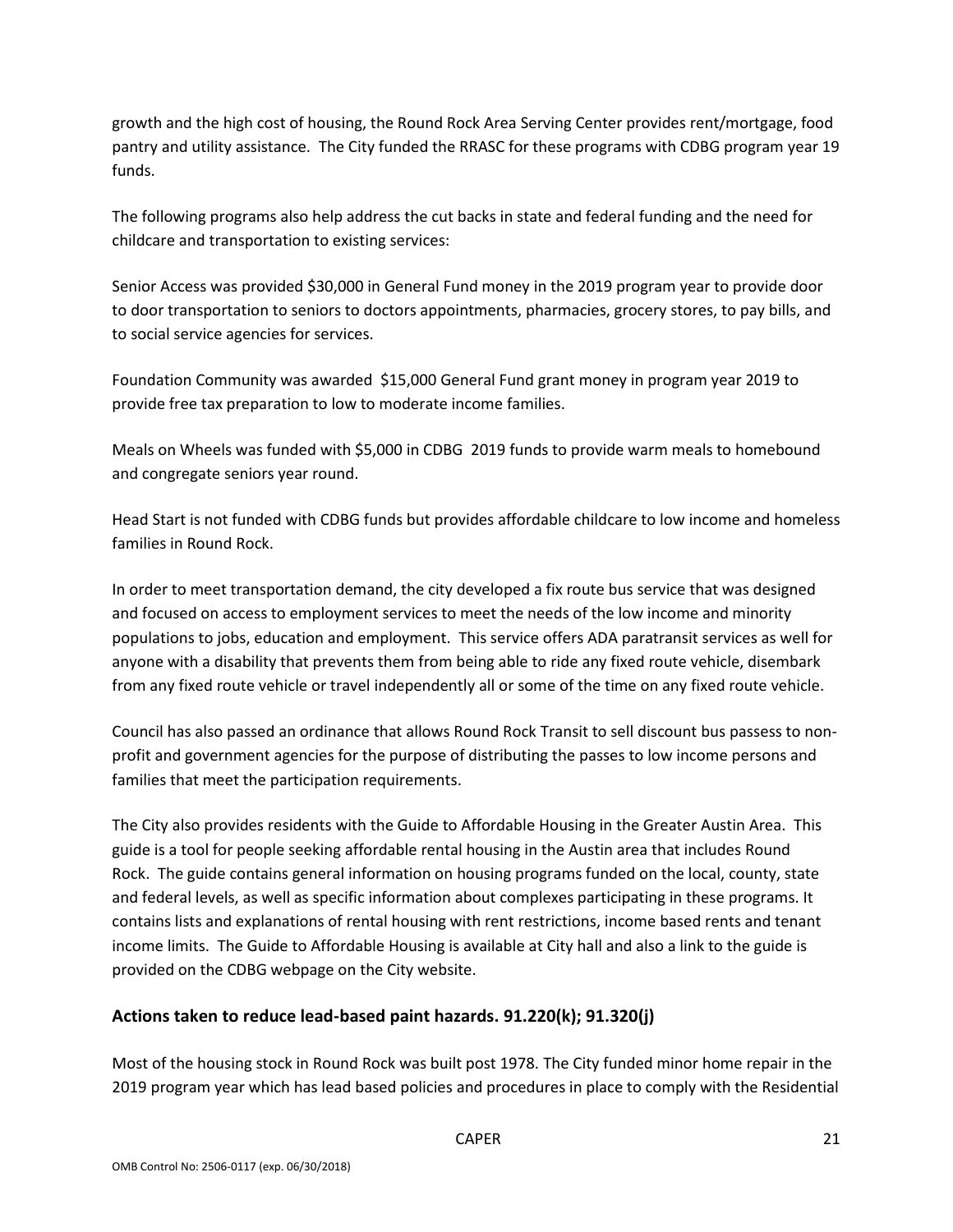Lead Based Paint Hazard Reduction Act of 1992 (TItle X) and subsequent changes in September 1999. These procedures include notification, identification, and treatment (if necessary). Although most of the housing developments in Round Rock ocurred after the use of the lead based paint was banned, it is practice to include the Acknowledgement of Lead Based Paint Testing of Property Built Before 1978 form and the Protect your Family from Lead pamphlet as part of the minor home repair packet regardless if the homeowner lives in a home built prior to 1978 or not.

### **Actions taken to reduce the number of poverty-level families. 91.220(k); 91.320(j)**

During the 2019 program year the City of Round Rock took the following actions to reduce the number of poverty level families:

- City of Round Rock Community Development Division (CDBG) was funded with CDBG funds to provide minor home repair for the low and very low income residents in Round Rock. A total of 7 households were assisted during the program year with repairs to include fence, plumbing, electrical, mechanical, weatherization, and ADA improvements. This is an on-going project that will continue into program year 2020.
- Round Rock Area Serving Center was funded with CDBG program year 2019 to provide rent and mortgage assistance and access to their food pantry. A total of 1054 unduplicated low to moderate income Round Rock households received services with CDBG funds at the Serving Center.

### **Actions taken to develop institutional structure. 91.220(k); 91.320(j)**

Executive implementation of the Consolidated Plan involves a varitey of agencies. Collaboration and coordination between agencies is important to ensuring that the needs in the community are addressed. The key agencies involved are described below:

- Williamson County and Cities Health District (WCCHD)-offers a variety of a services including alcohol and drug testing, WIC, family assistance, public health services, senior services, emergency services, and HIV testing and counseling.
- Round Rock Housing Authority (RRHA) administers the Housing Choice (Section 8) Voucher program. The City works closely with the RRHA regarding public housing issues.
- Opportunities for Williamson-Burnet Counties provides meals to seniors.
- Senior Access provides door to door as needed transportation to seniors.
- United Way continues working with people and organizations throughout Williamson County to build stronger communities and improve lives.

In addition to meeting with these agencies during the development of the consolidated plan the City CDBG staff networks with these agencies and others by attending the Wiliamson County Non Profit Networking Meetings the first Tuesday of every month at the Alan R. Baca Center. By attending these meetings CDBG staff can keep up and strengthen existing relationships with agencies and also get to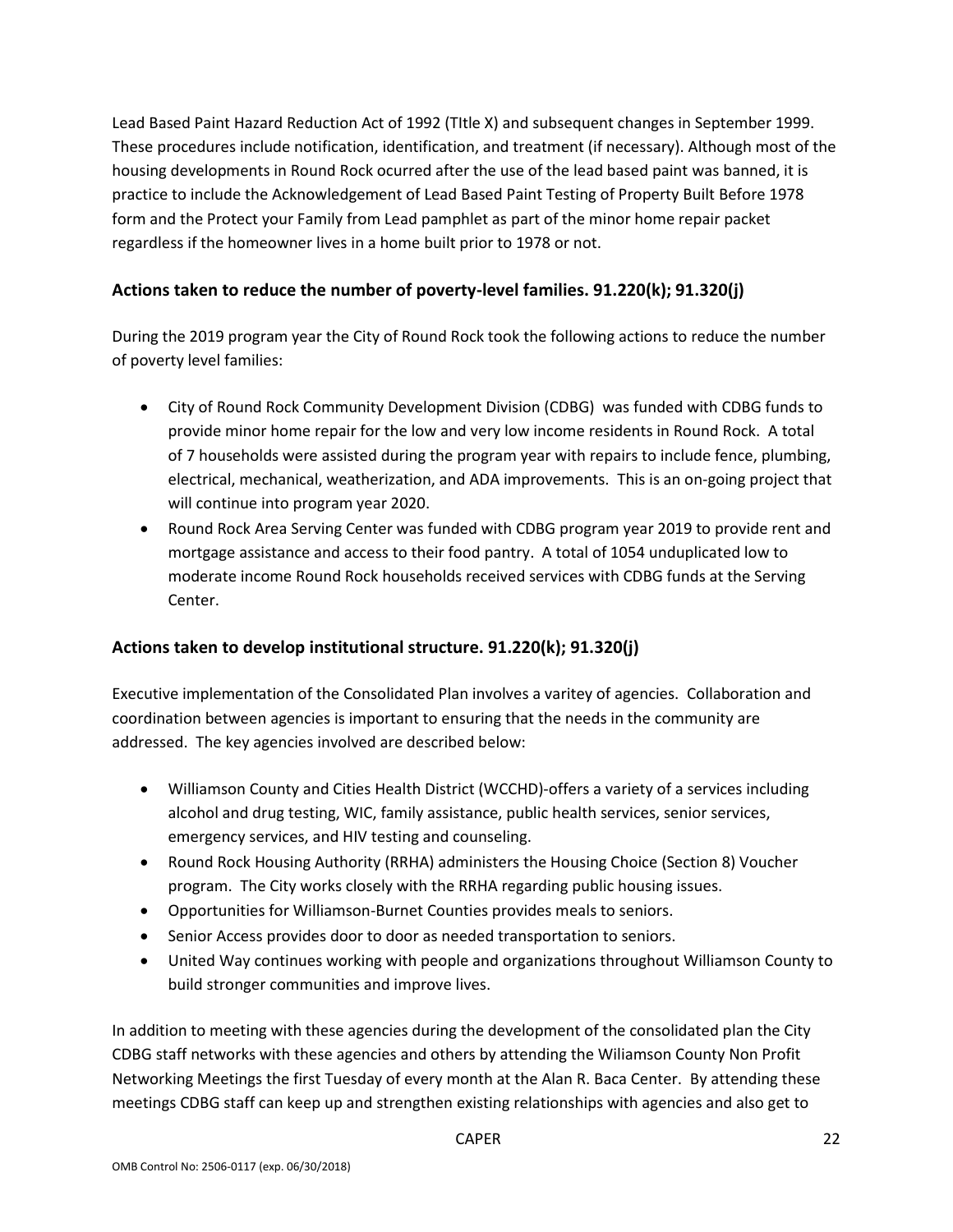know new agencies that are providing needed services in the area. This monthly meeting has allowed the development of institutional structure among social service agencies and will make it easy for the CDBG staff to promote CDBG public hearings and stakeholder meetings.

## **Actions taken to enhance coordination between public and private housing and social service agencies. 91.220(k); 91.320(j)**

In order to increase the coordination between public and private housing and social service agencies the CDBG staff attends the following:

- Monthly Round Rock Housing Authority board meetings where the needs of public housing residents are discussed and addressed.
- Monthly Williamson County Non Profit Networking Meetings where public and private housing providers and social service agencies attend to discuss the needs of the residents and how to close the gaps in Round Rock.
- Quarterly Homeless Coalition Meetings where agencies that provide services to homeless and those at-risk of becoming homeless come to discuss how to meet the needs and how to work together to provide the resources to this population.
- Meet with the neighboring grantees and public housing agencies to discuss the goals identified in the joint Analysis of Impediments to Fair Housing.
- Meet with local realtors, public housing agencies, apartment managers and management companies to educate them on Fair Housing during Fair Housing Month in April.

## **Identify actions taken to overcome the effects of any impediments identified in the jurisdictions analysis of impediments to fair housing choice. 91.520(a)**

The City of Round Rock was part of the Central Texas Joint Analysis of Impediments to Fair Housing (AI) study and is also a member of the Central Texas Fair Housing Working Group. The working group is made up of staff from each of the entities that participated in the Joint AI. The group meets to collaborate and coordinate on the implementation of regional fair housing goals and affordable housing interests. The group was about to meet for the first time in early March but had to postpone the inperson meeting due to COVID-19. The group eventually met for the first time virtually in the fall and will continue to meet virtually quarterly.

Primary findings in Round Rock:

**Segregation and integration:** Segregation and lack of access to economic opportunity persists in many areas of the region. Some residents still face barriers to reaching their economic potential and residents of certain races, ethnicities, disability status, and household characteristics are more affected than others. The good news is that these barriers are lowest in Round Rock than the other entities that participated in the Central Texas AI study.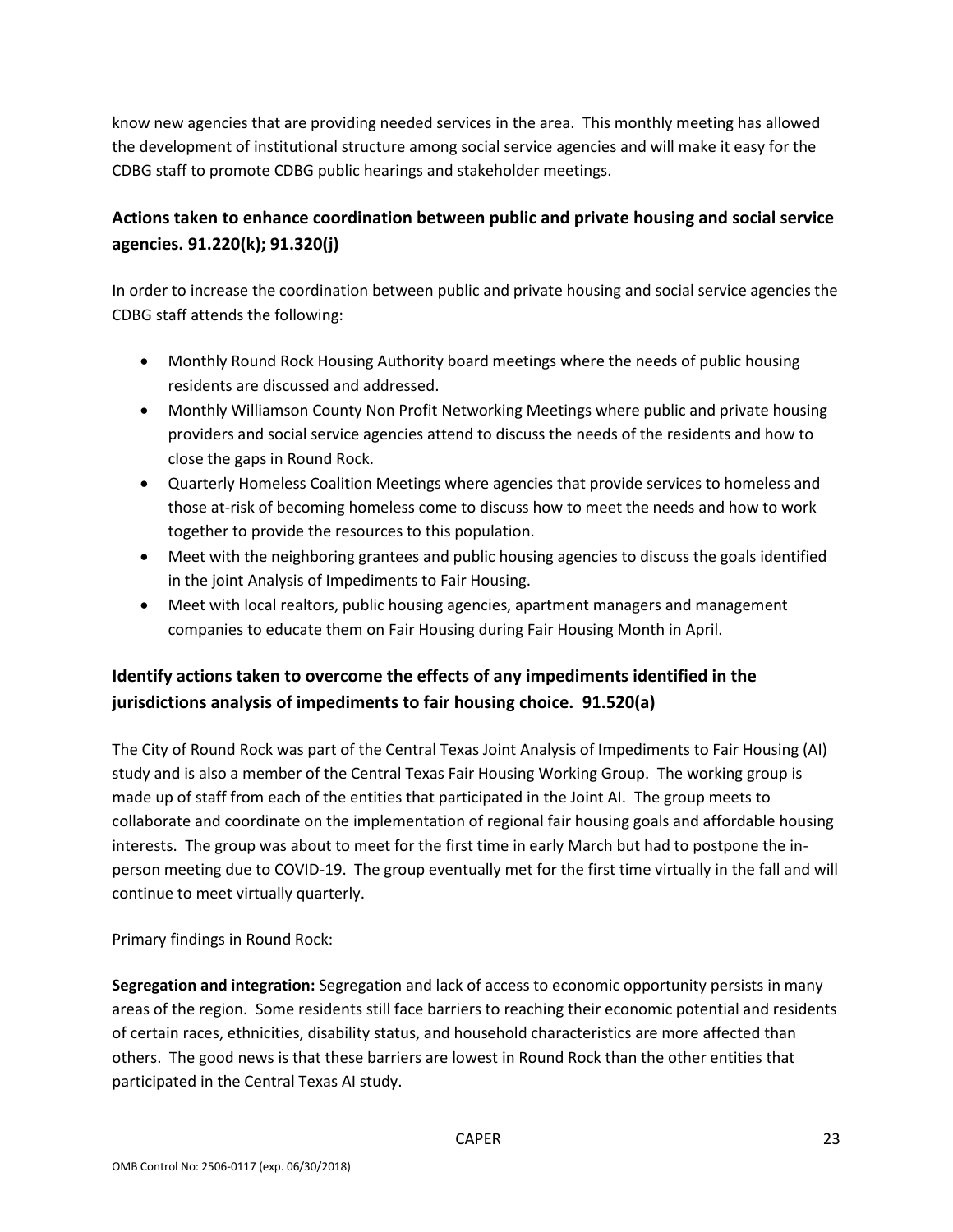- **Resident diversity.** Of all the jurisdictions represented in the AI, the city of Round Rock best represents resident diversity in race, ethnicity and national origin.
- **Family poverty.** Overall, in the region, African American and Hispanic families have much higher rates of poverty than Non-Hispanic White and Asian families.
- **Segregation.** Round Rock also has relatively low segregation of residents by race, ethnicity and disability.

**Disproportionate housing needs.** Housing access differs among the jurisdictions in the Central Texas region, within jurisdictions, and among household groups. Where the differences appear to create negative outcome for households, these are identified as disproportionate needs. The largest concerns in Round Rock include:

• **Homeownership gap.** The homeownership rate for Black/African American households in round rock is 42 percent compared to 68 percent for Non-Hispanic White households. The rate is 50 percent for Hispanic households. According to the resident survey, many more residents in Round Rock could become homeowners if they had down payment assistance.

**Access to opportunity**. Access to opportunity-good jobs and skill development, quality school, healthy food and access to the outdoors, supportive services, and affordable transportation-are a significant factor in the ability of residents to grow economically. According to residents, Round Rock stands out in this area: Round Rock residents are less likely than survey respondents regionally to live in neighborhoods with inadequate sidewalks, streetlights, drainage or other infrastructure. They are likely to live in neighborhoods with quality schools and access to the community amenities that residents value-shopping entertainment, recreational opportunities. the one exception is transportation: as the region grows and traffic becomes more congested-and travel become less predictable-Round Rock and its surrounding communities will need to address public transportation challenges.

### **Fair Housing**

Summary: In summary, compared to the region, the City of Round Rock stands out for relatively low segregation and high racial and ethnic diversity of residents, as well as rising incomes of African American households relative to housing costs. In addition, Round Rock renters are less likely to worry about rent increases.

Where the City could improve: The City will need to work to expand affordability options as the Central Texas region grows and Round Rock absorbs more of the demand for affordable housing. The City will work to regionally improve and expand affordable public transportation options.

Actions taken to overcome the effects of impediments identified and future actions are as follows:

- A Joint AI Working Group has been created and City staff will attend meetings.
- Provide Fair Housing Workshops and work with Fair Housing Agencies to provide outreach and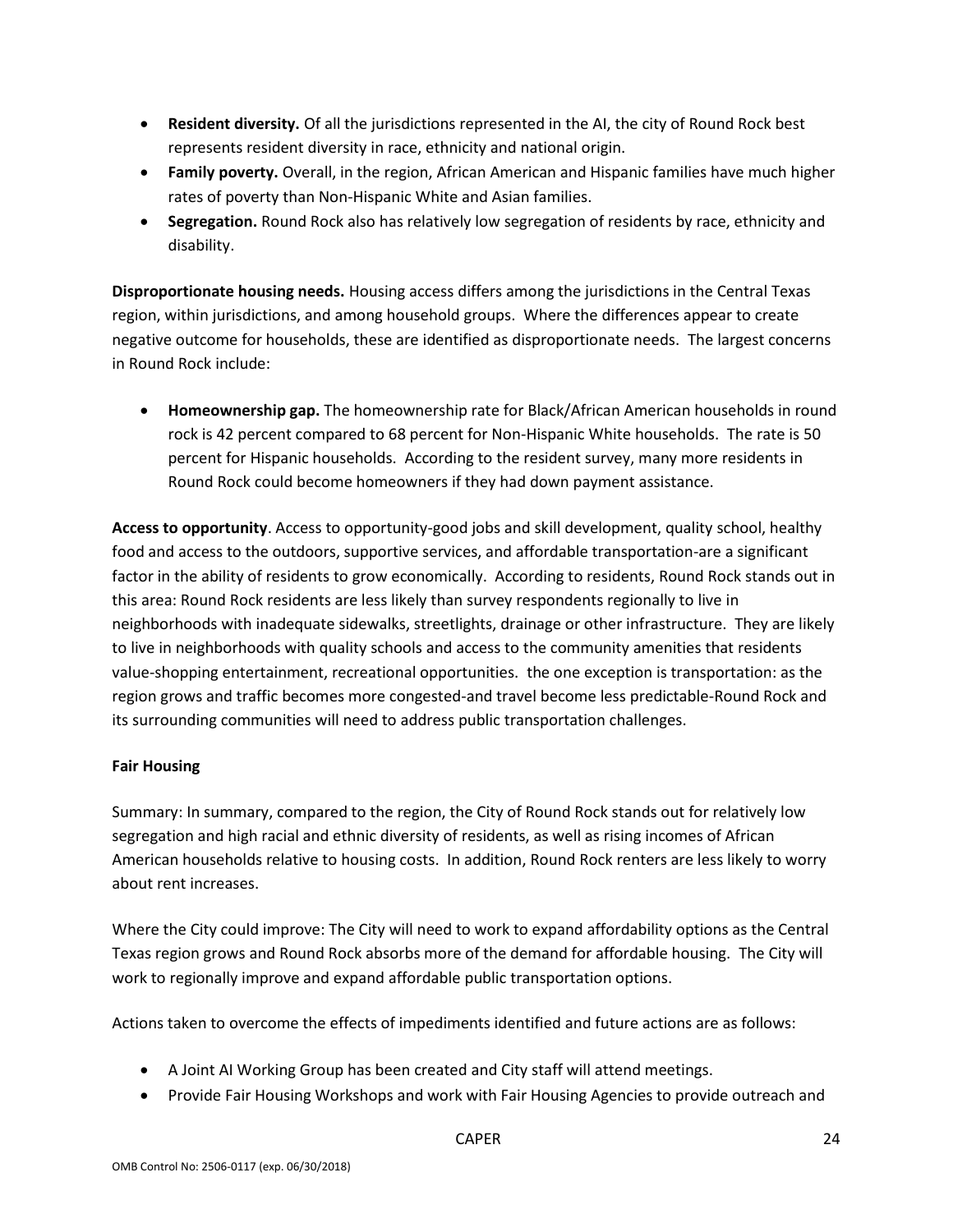education to build renters' fair housing rights knowledge, with a focus on reaching vulnerable residents including persons with disabilities and families with children.

- Foster a culture of inclusion for residents with disabilities, reviewing websites and other communications for ease of finding information pertinent to residents with disabilities, increasing resources at jurisdiction festivals and events (i.e., accessible parking spaces, shuttles, other accommodations), and other efforts to signal that people with disabilities are a valued part of the community.
- Fund a Bus Stops Project that will install ADA accessible bus stops.
- Continue to fund park projects that include ADA accessible play grounds and amenities.
- Continue to fund sidewalk project that include ADA curb and ramps.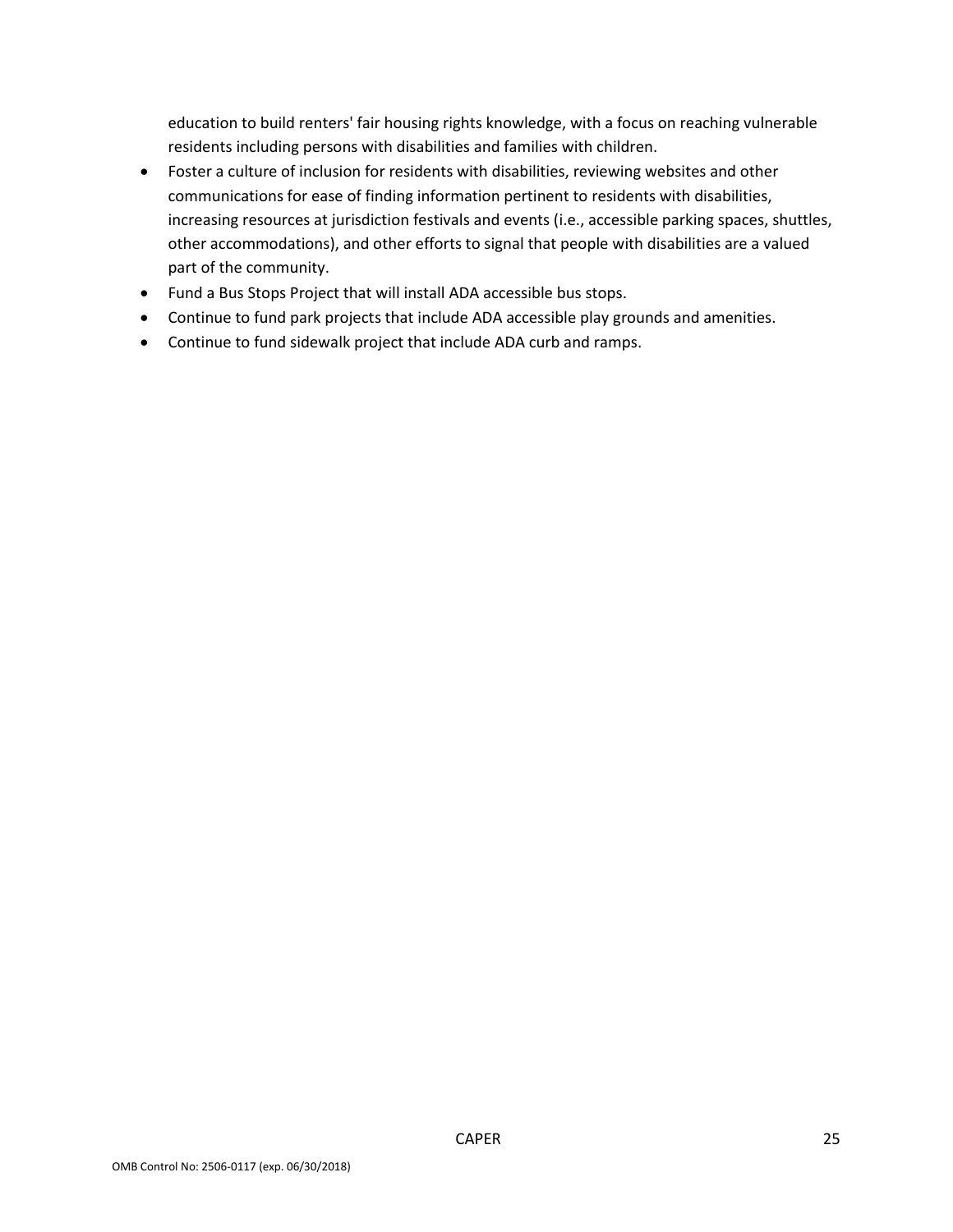## **CR-40 - Monitoring 91.220 and 91.230**

**Describe the standards and procedures used to monitor activities carried out in furtherance of the plan and used to ensure long-term compliance with requirements of the programs involved, including minority business outreach and the comprehensive planning requirements**

The City of Round Rock has developed a monitoring system that includes monitoring policies, procedures and standards to ensure that all activities carried out with the CDBG funds are done so in a timely manner in accordance with federal monitoring requirements, and all other applicable laws, regulations, policies and sound management and accounting practices including all the requirements of 24 CFR 570.502, 2 CFR 200.238, 2 CFR 200.331 (d) and any other applicable federal requirements.

Subrecipients are monitored to ensure that they have impremented and administered their CDBG funded activities according to applicable Federal Requirements. Particular attention is paid to compliance with eligible and national objective requirements. Other areas emphasized are the financial management systems , internal controls, procurement practices and compliance with civil rights requirements.

When applicable, subrecipients are required to submit copies of paid receipts, timesheets, income doucmentation, client data and self-certification forms with their monthly requests for reimbursement. This information is used to determine the number of unduplicated beneficiaries. Monthly reports were submitted by each subrecipient so staff could monitor the progress of each activity, provide techinical assitance or consultation when needed to ensure that all objectives are met.

Subrecipients are evaluated and scored for risk level with a risk assessment yearly before the on-site monitoring visits are conducted. On-site monitoring consists of a 5 step process:

- 1. Notification Letter
- 2. Entrance Conference
- 3. Documentation, Data Aquisition and Analysis
- 4. Exit Conference
- 5. Follow-up Monitoring Letter and Report

The on-site monitoring will evaluate program administration and regulatory compliance to include the following:

- Conformance to Subrecipient Agreement
- Record Keeping Systems
- Financial Management Systems
- Insurance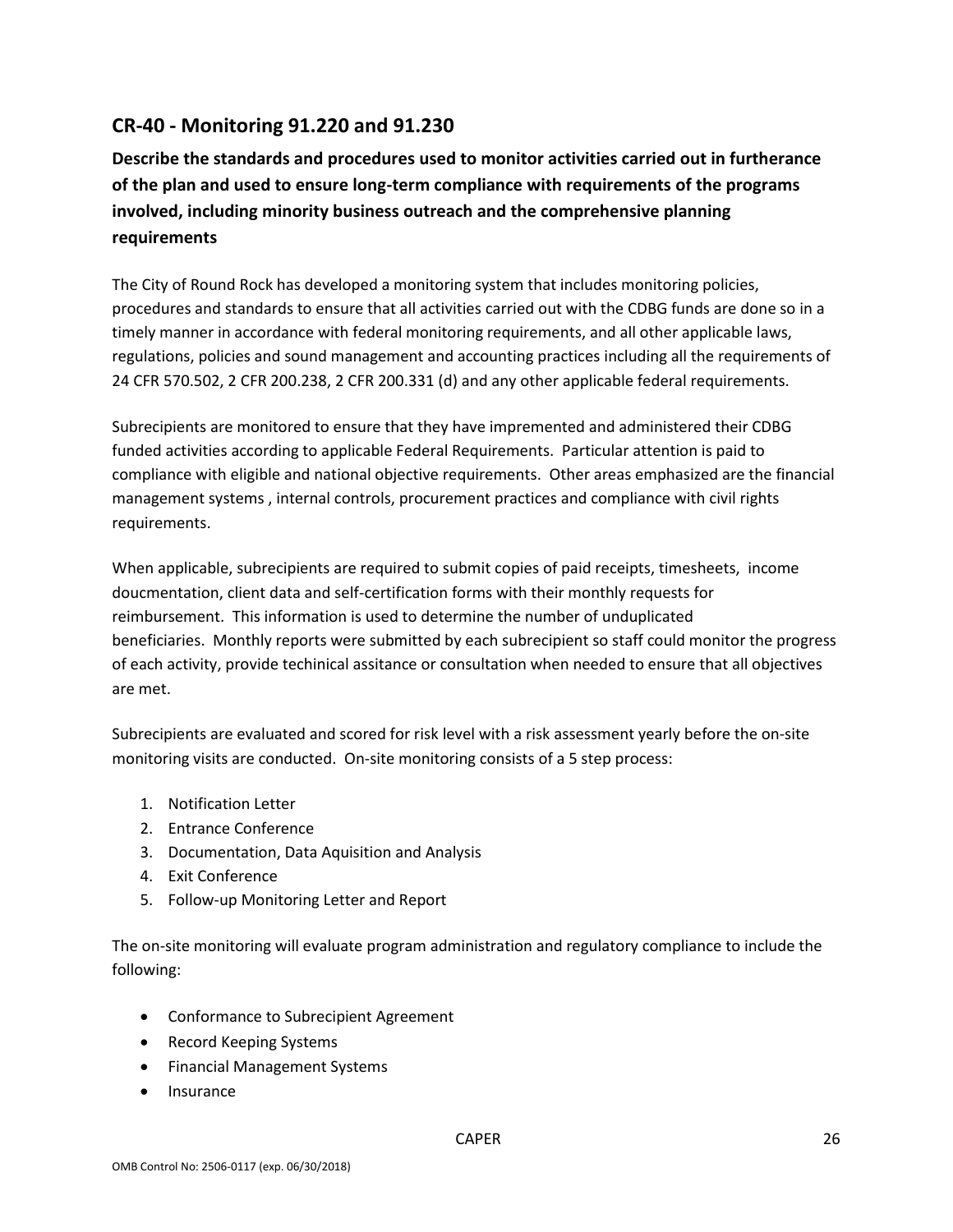- Procurement Procedures
- Equipment
- Non-Discrimination and Actions to Further Fair Housing

### **Citizen Participation Plan 91.105(d); 91.115(d)**

## **Describe the efforts to provide citizens with reasonable notice and an opportunity to comment on performance reports**.

In order to provide citizens with a reasonable notice and an opportunity to comment on the CAPER, a Notice of Public Hearing was published in the Round Rock Leader on November 28, 2020 in English and Spanish. The notices were also posted on the City bulletin at city hall on November 20, 2020 as well as on the city website, CDBG webpage, Next Door, Round Rock Housing Authority and Library. The public hearing on the CAPER was held on December 17, 2020 before city council. The public was given 18 days to comment either in person or in writing from December 1 to December 18, 2020. comment was received and is attached in attachment #5. The public hearing was held at council chambers which is accessible to persons with disabilities. The city is committed to compliance with the Americans with Disabilities Act and Section 504 of the Rehabilitation Act of 1973, as amended. Reasonable modifications and equal access to communications can always be provided upon request and is noted in the notices. City staff was present and available at the public hearing to translate for persons with limited english proficiency.

# **CR-45 - CDBG 91.520(c)**

# **Specify the nature of, and reasons for, any changes in the jurisdiction's program objectives and indications of how the jurisdiction would change its programs as a result of its experiences.**

During the 2019-2020 program year there were no changes in the jurisdications program objectives. The City of Round Rock did not have any open Brownfields Economic Development Initiatives Grants (BEDI) during this program year therefore there are no BEDI accomplishments or pgoram outcomes to report in this CAPER report. Currently the City of Round Rock does not have any Section 108 loans.

### **Does this Jurisdiction have any open Brownfields Economic Development Initiative (BEDI)**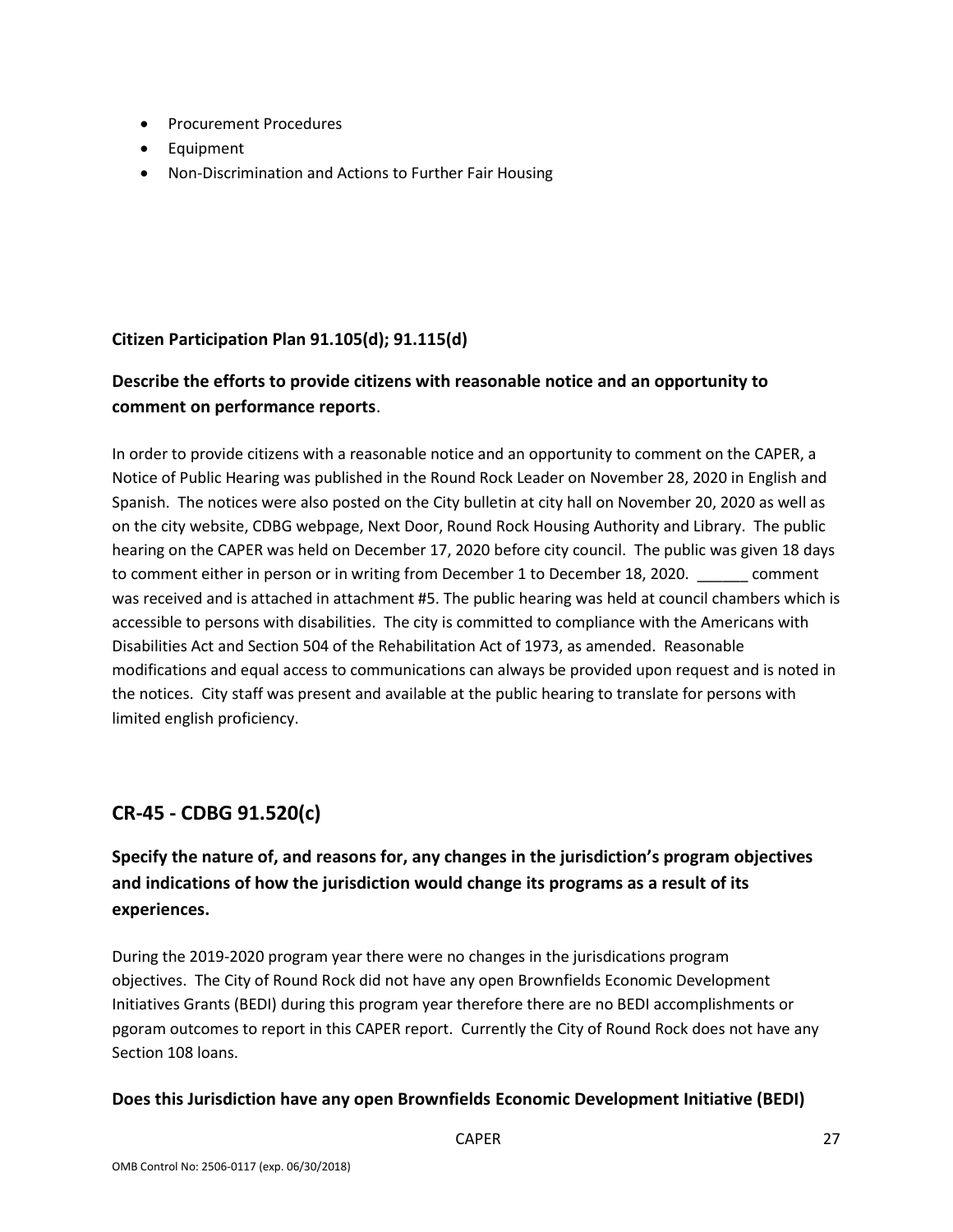# **grants?**

No

**[BEDI grantees] Describe accomplishments and program outcomes during the last year.**